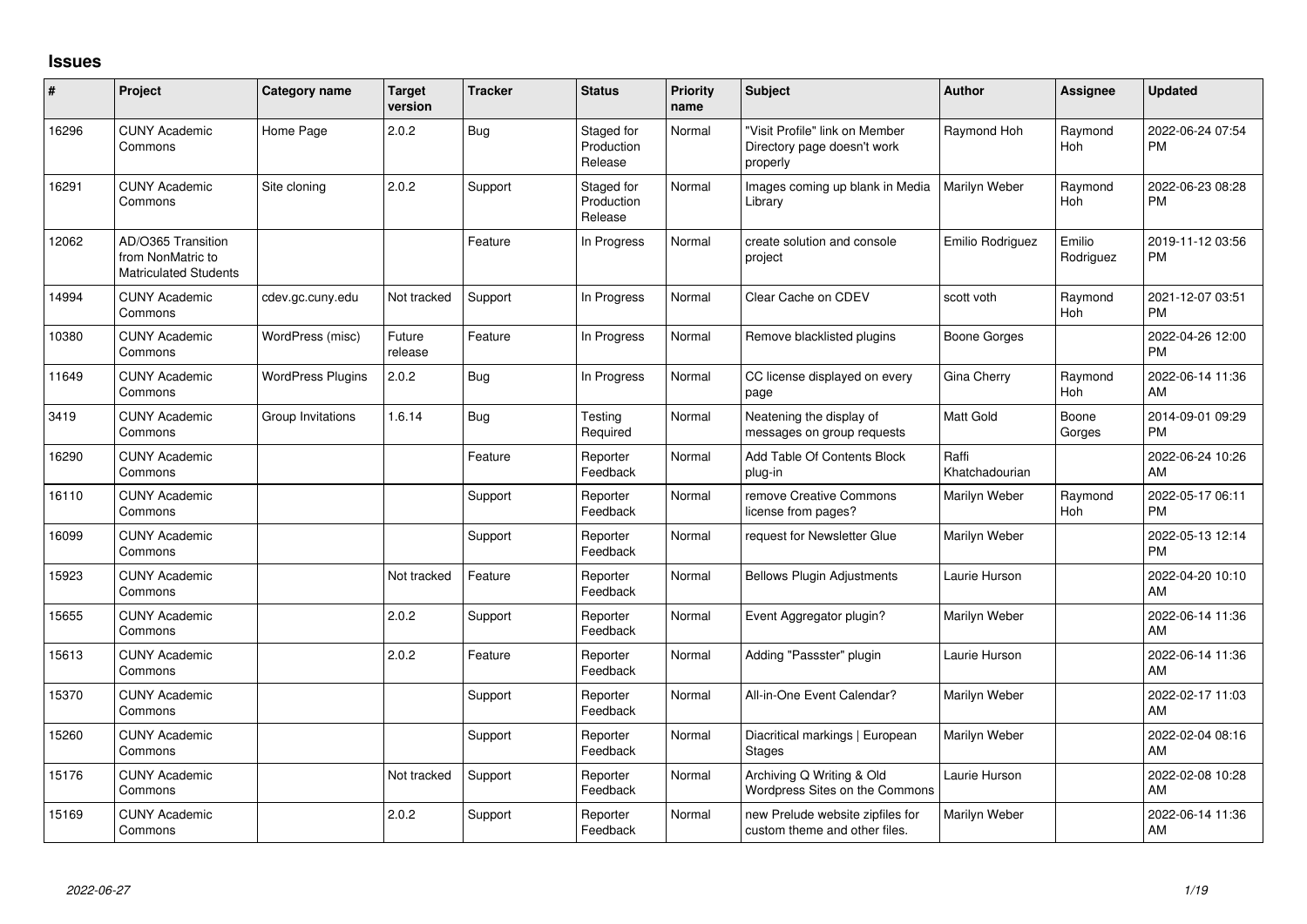| #     | Project                         | <b>Category name</b> | <b>Target</b><br>version | <b>Tracker</b> | <b>Status</b>        | <b>Priority</b><br>name | <b>Subject</b>                                                   | <b>Author</b>        | <b>Assignee</b> | <b>Updated</b>                |
|-------|---------------------------------|----------------------|--------------------------|----------------|----------------------|-------------------------|------------------------------------------------------------------|----------------------|-----------------|-------------------------------|
| 14900 | <b>CUNY Academic</b><br>Commons |                      | Not tracked              | Support        | Reporter<br>Feedback | Normal                  | previous theme?                                                  | Marilyn Weber        |                 | 2021-10-25 10:31<br>AM        |
| 14842 | <b>CUNY Academic</b><br>Commons |                      | Not tracked              | Support        | Reporter<br>Feedback | Normal                  | Question about widgets and block<br>editor                       | Gina Cherry          |                 | 2021-10-06 03:01<br><b>PM</b> |
| 14784 | <b>CUNY Academic</b><br>Commons |                      |                          | Support        | Reporter<br>Feedback | Normal                  | User report of logo problem when<br>using Customizer theme       | Marilyn Weber        |                 | 2021-09-17 10:25<br>AM        |
| 14629 | <b>CUNY Academic</b><br>Commons |                      | Not tracked              | Bug            | Reporter<br>Feedback | Normal                  | Possible Post Order Bug?                                         | <b>Syelle Graves</b> |                 | 2021-09-14 10:47<br>AM        |
| 14538 | <b>CUNY Academic</b><br>Commons |                      | Not tracked              | Support        | Reporter<br>Feedback | Normal                  | <b>Weebly To Commons</b>                                         | Laurie Hurson        |                 | 2021-09-14 10:47<br>AM        |
| 14504 | <b>CUNY Academic</b><br>Commons |                      | Not tracked              | Publicity      | Reporter<br>Feedback | Normal                  | Adding showcases to home page<br>menu                            | Laurie Hurson        | Boone<br>Gorges | 2022-01-19 03:26<br>PM        |
| 14398 | <b>CUNY Academic</b><br>Commons |                      | Not tracked              | Support        | Reporter<br>Feedback | Normal                  | Events plug-in notification<br>problem                           | Marilyn Weber        |                 | 2021-05-11 11:21<br>AM        |
| 13255 | <b>CUNY Academic</b><br>Commons |                      | Not tracked              | Support        | Reporter<br>Feedback | Normal                  | Accessibility problems                                           | Marilyn Weber        |                 | 2020-09-01 05:48<br><b>PM</b> |
| 13034 | <b>CUNY Academic</b><br>Commons |                      | Not tracked              | Support        | Reporter<br>Feedback | Normal                  | a site is asking people to join the<br>Commons to get a download | Marilyn Weber        |                 | 2020-07-12 07:23<br>AM        |
| 12484 | <b>CUNY Academic</b><br>Commons |                      | Not tracked              | Support        | Reporter<br>Feedback | Normal                  | Sign up Code for COIL Course<br>starting in March                | Laurie Hurson        | Matt Gold       | 2020-03-02 02:26<br><b>PM</b> |
| 12198 | <b>CUNY Academic</b><br>Commons |                      | Not tracked              | <b>Bug</b>     | Reporter<br>Feedback | Normal                  | Duplicate listing in My Sites                                    | Tom Harbison         |                 | 2019-12-09 05:50<br><b>PM</b> |
| 12004 | <b>CUNY Academic</b><br>Commons |                      | Not tracked              | Support        | Reporter<br>Feedback | Normal                  | Notifications for spam blog<br>comments                          | Gina Cherry          | Raymond<br>Hoh  | 2019-11-01 12:05<br><b>PM</b> |
| 11787 | <b>CUNY Academic</b><br>Commons |                      | Not tracked              | Support        | Reporter<br>Feedback | Normal                  | automated comments notifications   Marilyn Weber<br>on ZenDesk   |                      |                 | 2019-08-26 06:18<br><b>PM</b> |
| 11771 | <b>CUNY Academic</b><br>Commons |                      | Not tracked              | Support        | Reporter<br>Feedback | Normal                  | post displays in sections                                        | Marilyn Weber        |                 | 2019-08-20 10:34<br>AM        |
| 11509 | <b>CUNY Academic</b><br>Commons |                      | Not tracked              | Support        | Reporter<br>Feedback | Normal                  | deleted Page causing a Menu<br>problem?                          | Marilyn Weber        |                 | 2019-06-04 09:54<br>AM        |
| 11149 | <b>CUNY Academic</b><br>Commons |                      | Not tracked              | Support        | Reporter<br>Feedback | Normal                  | comments getting blocked                                         | Marilyn Weber        | Raymond<br>Hoh  | 2019-03-26 11:40<br>AM        |
| 11131 | <b>CUNY Academic</b><br>Commons |                      | Future<br>release        | Feature        | Reporter<br>Feedback | Normal                  | <b>Image Annotation Plugins</b>                                  | Laurie Hurson        |                 | 2019-02-26 11:33<br>AM        |
| 10678 | <b>CUNY Academic</b><br>Commons |                      | Not tracked              | Bug            | Reporter<br>Feedback | High                    | Newsletter Plugin Not Sending<br><b>Out Newsletters</b>          | Mark Webb            | Boone<br>Gorges | 2019-09-16 09:38<br><b>PM</b> |
| 10657 | <b>CUNY Academic</b><br>Commons |                      | Not tracked              | Support        | Reporter<br>Feedback | Normal                  | child theme problems                                             | Marilyn Weber        |                 | 2018-11-08 01:19<br>PM        |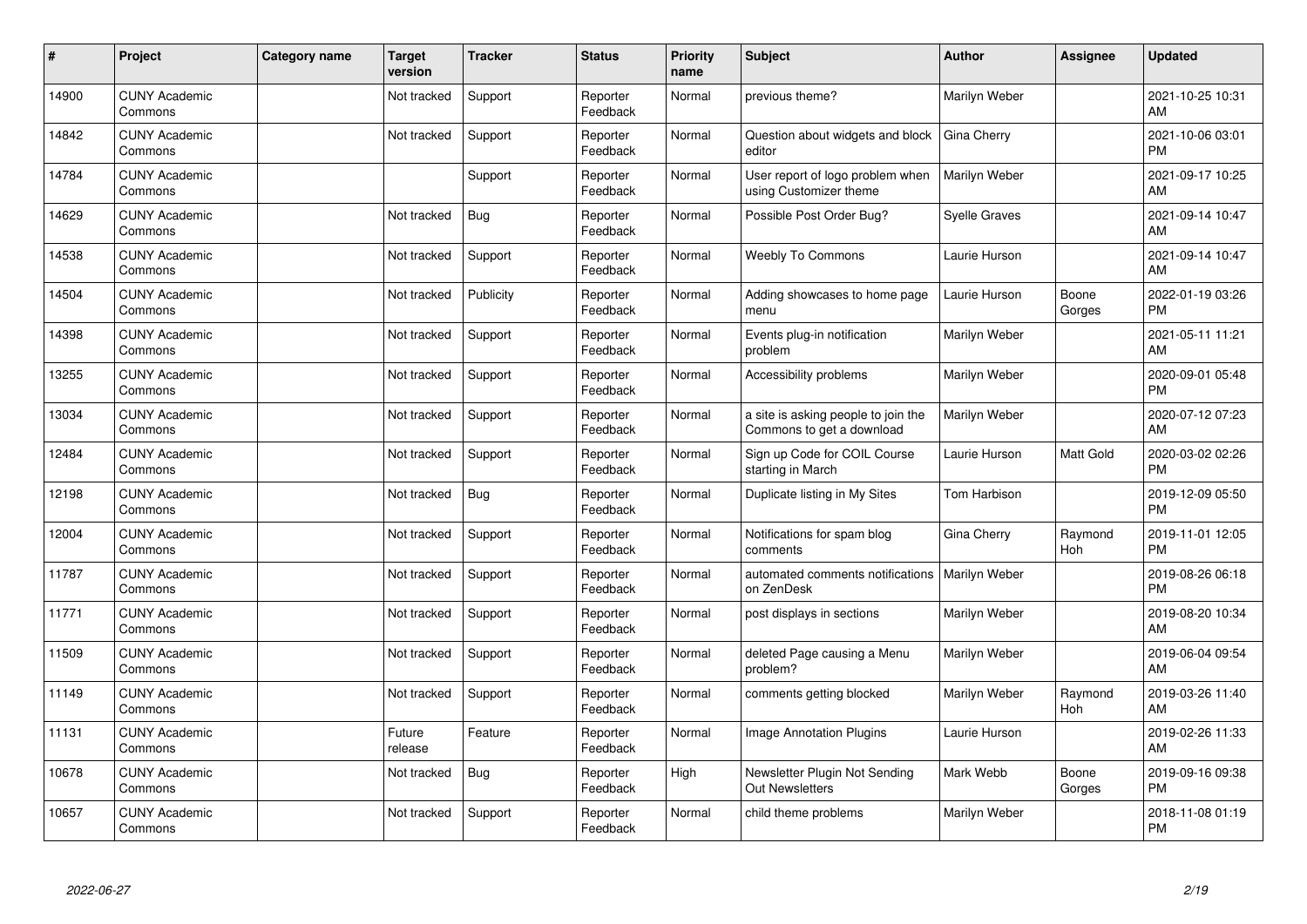| #     | Project                         | Category name              | Target<br>version | <b>Tracker</b> | <b>Status</b>        | <b>Priority</b><br>name | <b>Subject</b>                                                  | <b>Author</b>           | <b>Assignee</b>       | <b>Updated</b>                |
|-------|---------------------------------|----------------------------|-------------------|----------------|----------------------|-------------------------|-----------------------------------------------------------------|-------------------------|-----------------------|-------------------------------|
| 10262 | <b>CUNY Academic</b><br>Commons |                            | Not tracked       | <b>Bug</b>     | Reporter<br>Feedback | Normal                  | Newsletter Plugin: Broken Image<br>at Bottom of All Newsletters | Mark Webb               | Raymond<br>Hoh        | 2018-08-30 05:17<br><b>PM</b> |
| 9207  | <b>CUNY Academic</b><br>Commons |                            | Future<br>release | Support        | Reporter<br>Feedback | Normal                  | display dashboards made in<br>Tableau?                          | Marilyn Weber           | Boone<br>Gorges       | 2018-04-10 10:42<br>AM        |
| 6644  | <b>CUNY Academic</b><br>Commons |                            | Not tracked       | Bug            | Reporter<br>Feedback | High                    | White Screen at Login Pge                                       | Luke Waltzer            | Raymond<br>Hoh        | 2016-11-21 10:34<br><b>PM</b> |
| 2573  | <b>NYCDH Community</b><br>Site  |                            |                   | Feature        | Reporter<br>Feedback | Normal                  | Add dh_nyc twitter list feed to site                            | <b>Mark Newton</b>      | <b>Matt Gold</b>      | 2013-05-16 11:42<br><b>PM</b> |
| 12350 | <b>CUNY Academic</b><br>Commons | Blogs (BuddyPress)         | Not tracked       | Support        | Reporter<br>Feedback | Normal                  | URL creation problem                                            | Marilyn Weber           |                       | 2020-02-03 11:27<br>AM        |
| 11556 | <b>CUNY Academic</b><br>Commons | Courses                    | Not tracked       | Bug            | Reporter<br>Feedback | Normal                  | Instructor name given in course<br>listina                      | Tom Harbison            |                       | 2019-06-25 04:12<br><b>PM</b> |
| 11493 | <b>CUNY Academic</b><br>Commons | Domain Mapping             | Not tracked       | Support        | Reporter<br>Feedback | Normal                  | Domain Mapping Request - Talia<br>Schaffer                      | scott voth              | <b>Matt Gold</b>      | 2019-08-06 08:39<br>AM        |
| 10982 | <b>CUNY Academic</b><br>Commons | Domain Mapping             | Not tracked       | Support        | Reporter<br>Feedback | Normal                  | <b>CNAME</b> question                                           | scott voth              |                       | 2019-01-22 04:29<br><b>PM</b> |
| 11971 | <b>CUNY Academic</b><br>Commons | <b>Email Notifications</b> | Future<br>release | <b>Bug</b>     | Reporter<br>Feedback | Low                     | Pictures obscured in emailed post<br>notifications              | Marilyn Weber           | Raymond<br>Hoh        | 2019-11-21 01:14<br><b>PM</b> |
| 9979  | <b>CUNY Academic</b><br>Commons | <b>Email Notifications</b> | Not tracked       | Bug            | Reporter<br>Feedback | Normal                  | Reports of slow email activation<br>emails                      | Matt Gold               | Boone<br>Gorges       | 2018-08-29 09:40<br><b>PM</b> |
| 11077 | <b>CUNY Academic</b><br>Commons | Events                     | Not tracked       | Feature        | Reporter<br>Feedback | Normal                  | Show event category description<br>in event list view           | Raffi<br>Khatchadourian |                       | 2019-02-12 10:38<br><b>PM</b> |
| 5317  | <b>CUNY Academic</b><br>Commons | Group Blogs                | Not tracked       | <b>Bug</b>     | Reporter<br>Feedback | Normal                  | Notifications of New Post Didn't<br>Come                        | Luke Waltzer            | Samantha<br>Raddatz   | 2016-03-21 10:41<br><b>PM</b> |
| 13328 | <b>CUNY Academic</b><br>Commons | Group Forums               | Not tracked       | <b>Bug</b>     | Reporter<br>Feedback | Normal                  | cross-posting in two related<br>groups                          | Marilyn Weber           | Raymond<br>Hoh        | 2020-09-15 10:39<br><b>PM</b> |
| 1456  | <b>CUNY Academic</b><br>Commons | Group Invitations          | Future<br>release | Feature        | Reporter<br>Feedback | Low                     | Invite to Group Button from Profile   Matt Gold<br>Field        |                         | Samantha<br>Raddatz   | 2015-11-09 05:59<br><b>PM</b> |
| 12446 | <b>CUNY Academic</b><br>Commons | Groups (misc)              | Future<br>release | Feature        | Reporter<br>Feedback | Normal                  | Toggle default site to group forum<br>posting                   | Laurie Hurson           | Laurie Hurson         | 2020-03-10 11:57<br>AM        |
| 7115  | <b>CUNY Academic</b><br>Commons | Groups (misc)              | Future<br>release | Feature        | Reporter<br>Feedback | Normal                  | make licensing info clear during<br>group creation              | <b>Matt Gold</b>        | Raymond<br><b>Hoh</b> | 2020-12-08 11:32<br>AM        |
| 1544  | <b>CUNY Academic</b><br>Commons | Groups (misc)              | Future<br>release | Feature        | Reporter<br>Feedback | Normal                  | Group Filtering and Sorting                                     | <b>Matt Gold</b>        | Chris Stein           | 2019-03-01 02:25<br><b>PM</b> |
| 15242 | <b>CUNY Academic</b><br>Commons | Performance                | Not tracked       | Bug            | Reporter<br>Feedback | Normal                  | Slugist site                                                    | Raffi<br>Khatchadourian | Boone<br>Gorges       | 2022-02-07 11:14<br>AM        |
| 6014  | <b>CUNY Academic</b><br>Commons | Publicity                  | Future<br>release | Publicity      | Reporter<br>Feedback | Normal                  | Google search listing                                           | <b>Matt Gold</b>        | Boone<br>Gorges       | 2016-09-21 03:48<br>PM        |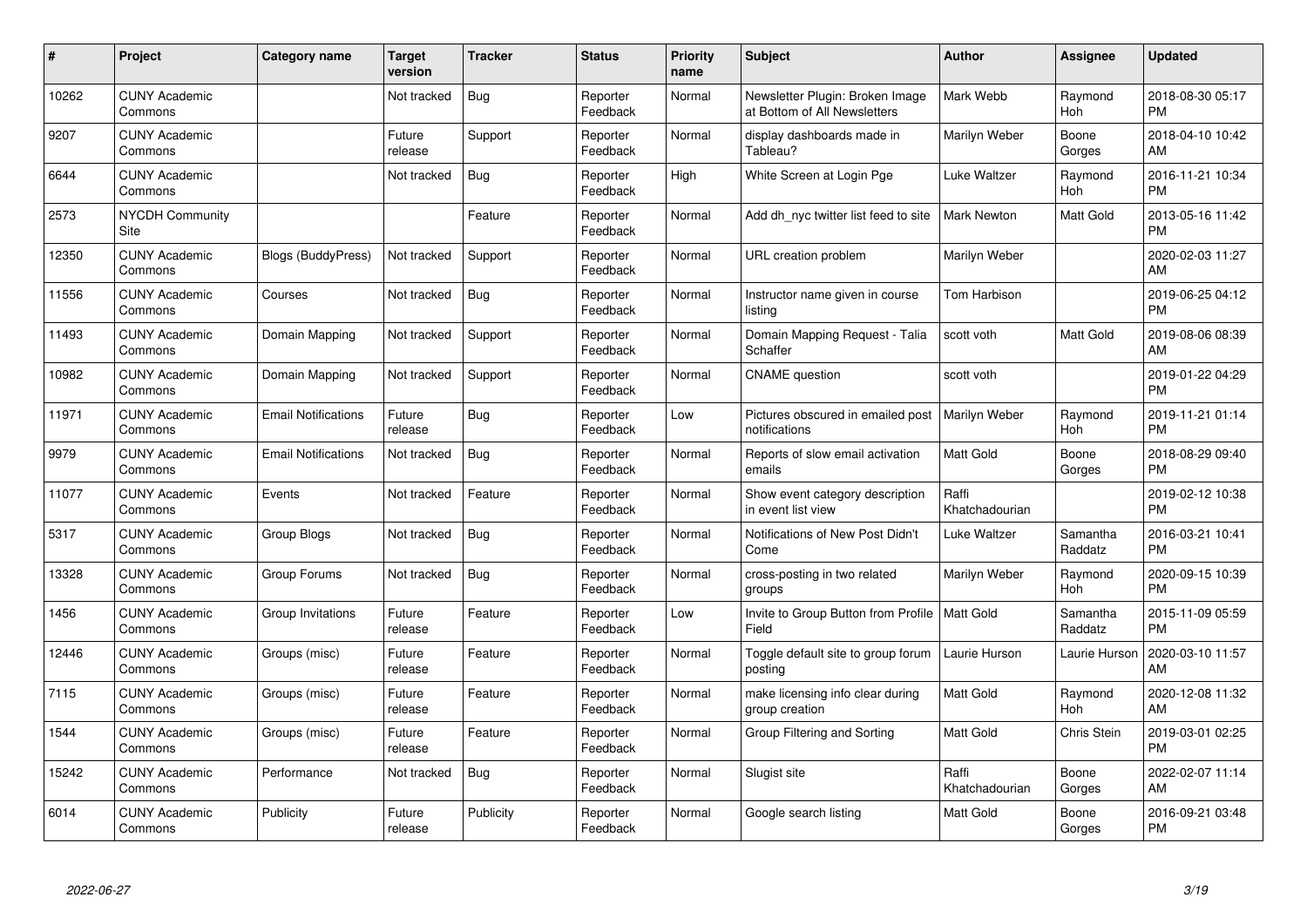| #     | Project                         | Category name            | <b>Target</b><br>version | <b>Tracker</b> | <b>Status</b>        | <b>Priority</b><br>name | <b>Subject</b>                                                                                  | <b>Author</b>           | <b>Assignee</b> | <b>Updated</b>                |
|-------|---------------------------------|--------------------------|--------------------------|----------------|----------------------|-------------------------|-------------------------------------------------------------------------------------------------|-------------------------|-----------------|-------------------------------|
| 11945 | <b>CUNY Academic</b><br>Commons | Reckoning                | Future<br>release        | Feature        | Reporter<br>Feedback | Normal                  | Add Comments bubble to<br>Reckoning views                                                       | Boone Gorges            | Boone<br>Gorges | 2019-11-12 05:14<br><b>PM</b> |
| 10273 | <b>CUNY Academic</b><br>Commons | Registration             | Not tracked              | Support        | Reporter<br>Feedback | Normal                  | users combining CF and campus<br>address                                                        | Marilyn Weber           |                 | 2019-09-18 10:58<br>AM        |
| 13975 | <b>CUNY Academic</b><br>Commons | Social Paper             | Not tracked              | Support        | Reporter<br>Feedback | Normal                  | can't approve comments on Social<br>Paper paper                                                 | Marilyn Weber           |                 | 2021-02-12 09:33<br>AM        |
| 8675  | <b>CUNY Academic</b><br>Commons | User Onboarding          | Future<br>release        | <b>Bug</b>     | Reporter<br>Feedback | Low                     | Add new User search screen calls<br>for the input of email address but<br>doesn't work with one | Paul Hebert             | Boone<br>Gorges | 2017-10-11 11:17<br>AM        |
| 15978 | <b>CUNY Academic</b><br>Commons | WordPress - Media        | 2.0.2                    | Support        | Reporter<br>Feedback | Normal                  | tex files?                                                                                      | Marilyn Weber           | Raymond<br>Hoh  | 2022-06-14 11:36<br>AM        |
| 14483 | <b>CUNY Academic</b><br>Commons | WordPress - Media        | Not tracked              | <b>Bug</b>     | Reporter<br>Feedback | Normal                  | Wordpress PDF Embed Stopped<br>Working after JITP Media Clone                                   | Patrick DeDauw          | Boone<br>Gorges | 2021-05-20 01:51<br><b>PM</b> |
| 11449 | <b>CUNY Academic</b><br>Commons | WordPress - Media        | Not tracked              | Support        | Reporter<br>Feedback | Normal                  | Cloning Media Library for JITP<br>from Staging to Production Site                               | Patrick DeDauw          | Boone<br>Gorges | 2019-05-13 12:00<br><b>PM</b> |
| 11386 | <b>CUNY Academic</b><br>Commons | WordPress - Media        | Not tracked              | Support        | Reporter<br>Feedback | Normal                  | disappearing images                                                                             | scott voth              | Boone<br>Gorges | 2019-05-14 10:32<br>AM        |
| 16245 | <b>CUNY Academic</b><br>Commons | WordPress (misc)         |                          | Bug            | Reporter<br>Feedback | Normal                  | Save Button missing on<br>WordPress Profile page                                                | scott voth              | Raymond<br>Hoh  | 2022-06-16 03:09<br><b>PM</b> |
| 14983 | <b>CUNY Academic</b><br>Commons | WordPress (misc)         | Not tracked              | Support        | Reporter<br>Feedback | Normal                  | 'Read More" tag not working                                                                     | Rebecca Krisel          | Raymond<br>Hoh  | 2021-11-23 01:17<br><b>PM</b> |
| 14074 | <b>CUNY Academic</b><br>Commons | WordPress (misc)         | Not tracked              | Support        | Reporter<br>Feedback | Normal                  | page password protection<br>problem                                                             | Marilyn Weber           |                 | 2021-03-02 11:03<br>AM        |
| 10040 | <b>CUNY Academic</b><br>Commons | WordPress (misc)         | Not tracked              | Bug            | Reporter<br>Feedback | Normal                  | User doesn't see full list of themes   Matt Gold                                                |                         | Boone<br>Gorges | 2018-07-25 10:12<br>AM        |
| 15516 | <b>CUNY Academic</b><br>Commons | <b>WordPress Plugins</b> |                          | <b>Bug</b>     | Reporter<br>Feedback | Normal                  | Can't publish or save draft of post<br>on wordpress.com                                         | Raffi<br>Khatchadourian | Raymond<br>Hoh  | 2022-03-02 05:52<br><b>PM</b> |
| 12741 | <b>CUNY Academic</b><br>Commons | <b>WordPress Plugins</b> | Not tracked              | Support        | Reporter<br>Feedback | Normal                  | Tableau Public Viz Block                                                                        | Marilyn Weber           | Raymond<br>Hoh  | 2020-05-12 11:00<br>AM        |
| 12121 | <b>CUNY Academic</b><br>Commons | <b>WordPress Plugins</b> | 2.0.2                    | Feature        | Reporter<br>Feedback | Normal                  | Embedding H5P Iframes on<br>Commons Site                                                        | Laurie Hurson           | Boone<br>Gorges | 2022-06-14 11:36<br>AM        |
| 11788 | <b>CUNY Academic</b><br>Commons | <b>WordPress Plugins</b> | Future<br>release        | Support        | Reporter<br>Feedback | Normal                  | Plugin Request - Browse Aloud                                                                   | scott voth              |                 | 2019-09-24 08:42<br>AM        |
| 11415 | <b>CUNY Academic</b><br>Commons | <b>WordPress Plugins</b> | Not tracked              | <b>Bug</b>     | Reporter<br>Feedback | Normal                  | <b>Blog Subscriptions in Jetpack</b>                                                            | Laurie Hurson           |                 | 2019-05-14 10:34<br>AM        |
| 11120 | <b>CUNY Academic</b><br>Commons | <b>WordPress Plugins</b> | Not tracked              | <b>Bug</b>     | Reporter<br>Feedback | Normal                  | Events Manager Events Not<br>Showing Up                                                         | Mark Webb               |                 | 2019-02-27 04:10<br><b>PM</b> |
| 9947  | <b>CUNY Academic</b><br>Commons | <b>WordPress Plugins</b> | Future<br>release        | Feature        | Reporter<br>Feedback | Normal                  | Install H5P quiz plugin                                                                         | <b>Matt Gold</b>        | Boone<br>Gorges | 2018-09-11 11:01<br>AM        |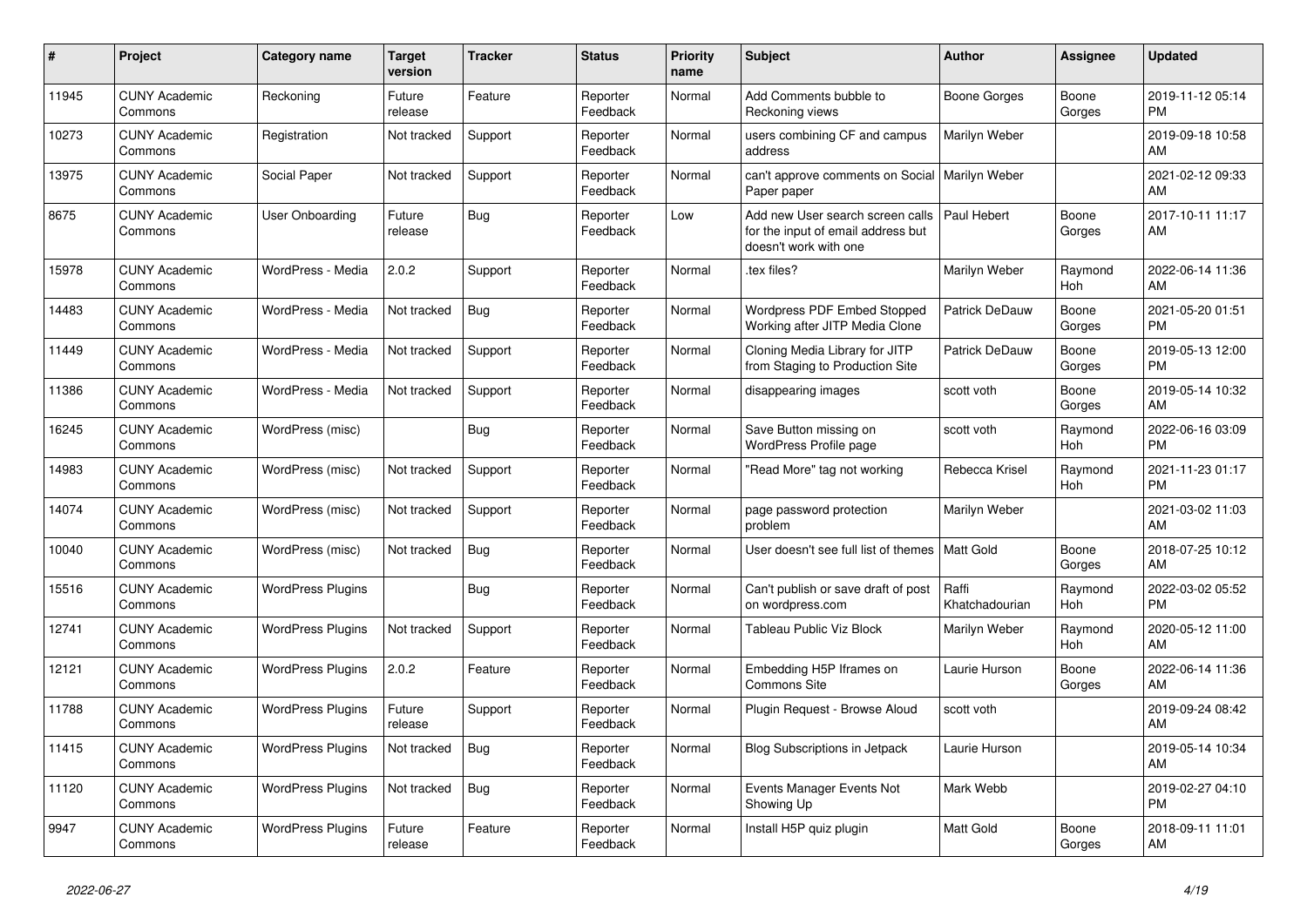| $\#$  | Project                         | Category name            | <b>Target</b><br>version | <b>Tracker</b> | <b>Status</b>        | Priority<br>name | <b>Subject</b>                                                                                | Author              | Assignee              | <b>Updated</b>                |
|-------|---------------------------------|--------------------------|--------------------------|----------------|----------------------|------------------|-----------------------------------------------------------------------------------------------|---------------------|-----------------------|-------------------------------|
| 9515  | <b>CUNY Academic</b><br>Commons | <b>WordPress Plugins</b> | Not tracked              | <b>Bug</b>     | Reporter<br>Feedback | Normal           | Text to Speech plugin - "More<br>Slowly" checkbox not working                                 | scott voth          | Boone<br>Gorges       | 2018-06-13 02:26<br><b>PM</b> |
| 9289  | <b>CUNY Academic</b><br>Commons | <b>WordPress Plugins</b> | Future<br>release        | Bug            | Reporter<br>Feedback | Normal           | <b>Email Users Plugin</b>                                                                     | Laurie Hurson       | Boone<br>Gorges       | 2018-10-24 12:34<br><b>PM</b> |
| 9211  | <b>CUNY Academic</b><br>Commons | <b>WordPress Plugins</b> | Future<br>release        | Support        | Reporter<br>Feedback | Normal           | Auto-Role Setting in Forum Plugin<br>Causing Some Confusion                                   | Luke Waltzer        | Boone<br>Gorges       | 2018-03-13 11:44<br>AM        |
| 6356  | <b>CUNY Academic</b><br>Commons | <b>WordPress Plugins</b> | Future<br>release        | <b>Bug</b>     | Reporter<br>Feedback | Low              | Should Subscribe2 be<br>deprecated?                                                           | Luke Waltzer        |                       | 2017-03-20 12:20<br><b>PM</b> |
| 5826  | <b>CUNY Academic</b><br>Commons | <b>WordPress Plugins</b> | Future<br>release        | Support        | Reporter<br>Feedback | Normal           | <b>Remove Subscription Options</b><br>plugin from directory                                   | Sarah Morgano       | Sarah<br>Morgano      | 2016-10-21 04:14<br><b>PM</b> |
| 12360 | <b>CUNY Academic</b><br>Commons | <b>WordPress Themes</b>  | Not tracked              | <b>Bug</b>     | Reporter<br>Feedback | Normal           | site just says "DANTE We are<br>currently in maintenance mode,<br>please check back shortly." | Marilyn Weber       |                       | 2020-02-04 12:13<br><b>PM</b> |
| 10769 | <b>CUNY Academic</b><br>Commons | <b>WordPress Themes</b>  | Not tracked              | <b>Bug</b>     | Reporter<br>Feedback | Normal           | 2011 Theme Sidebar                                                                            | Mark Webb           |                       | 2018-12-04 04:09<br><b>PM</b> |
| 16092 | <b>CUNY Academic</b><br>Commons |                          | Future<br>release        | Feature        | Hold                 | Normal           | Don't show main site in Site<br>search results                                                | Boone Gorges        | Boone<br>Gorges       | 2022-05-17 03:12<br><b>PM</b> |
| 13912 | <b>CUNY Academic</b><br>Commons |                          | Not tracked              | Feature        | Hold                 | Low              | posting "missed schedule"                                                                     | Marilyn Weber       |                       | 2021-02-23 10:46<br>AM        |
| 11848 | <b>CUNY Academic</b><br>Commons |                          | Not tracked              | Support        | Hold                 | Normal           | a Dean of Faculty wants to share<br>a large file                                              | Marilyn Weber       |                       | 2019-09-24 08:44<br>AM        |
| 2576  | <b>NYCDH Community</b><br>Site  |                          |                          | Bug            | Hold                 | Low              | Test Next Button in Javascript<br><b>Tutorial Under Activities</b>                            | <b>Mark Newton</b>  | Alex Gil              | 2013-05-18 02:55<br><b>PM</b> |
| 9060  | <b>CUNY Academic</b><br>Commons | Commons In A Box         | Not tracked              | Bug            | Hold                 | Normal           | Problems with CBox image library<br>upload                                                    | Lisa Rhody          | Raymond<br>Hoh        | 2018-01-10 03:26<br><b>PM</b> |
| 8756  | <b>CUNY Academic</b><br>Commons | Group Blogs              | Future<br>release        | Feature        | Hold                 | Normal           | Connect multiple blogs to one<br>group?                                                       | <b>Matt Gold</b>    | Boone<br>Gorges       | 2017-09-30 10:42<br>AM        |
| 8991  | <b>CUNY Academic</b><br>Commons | Reply By Email           | Not tracked              | Bug            | Hold                 | Normal           | RBE duplicate email message<br>issue                                                          | <b>Matt Gold</b>    | Raymond<br>Hoh        | 2018-02-18 08:53<br><b>PM</b> |
| 3369  | <b>CUNY Academic</b><br>Commons | Reply By Email           | Not tracked              | Outreach       | Hold                 | Normal           | Release reply by email to WP<br>plugin directory                                              | <b>Matt Gold</b>    | Raymond<br>Hoh        | 2016-03-01 12:46<br><b>PM</b> |
| 14113 | <b>CUNY Academic</b><br>Commons | WordPress (misc)         | Future<br>release        | <b>Bug</b>     | Hold                 | Normal           | Block Editor Not Working on this<br>page - Json error                                         | scott voth          | Boone<br>Gorges       | 2021-03-05 11:01<br>AM        |
| 3939  | <b>CUNY Academic</b><br>Commons | <b>WordPress Plugins</b> | Future<br>release        | Bug            | Hold                 | Normal           | Activity stream support for<br>Co-Authors Plus plugin                                         | Raymond Hoh         | Raymond<br><b>Hoh</b> | 2015-11-09 06:13<br><b>PM</b> |
| 12436 | <b>CUNY Academic</b><br>Commons |                          | Not tracked              | <b>Bug</b>     | Assigned             | Normal           | Nightly system downtime                                                                       | <b>Boone Gorges</b> |                       | 2020-08-01 09:30<br>AM        |
| 11519 | <b>CUNY Academic</b><br>Commons |                          | Not tracked              | Support        | Assigned             | Normal           | comment option not appearing                                                                  | Marilyn Weber       |                       | 2019-09-24 10:28<br>AM        |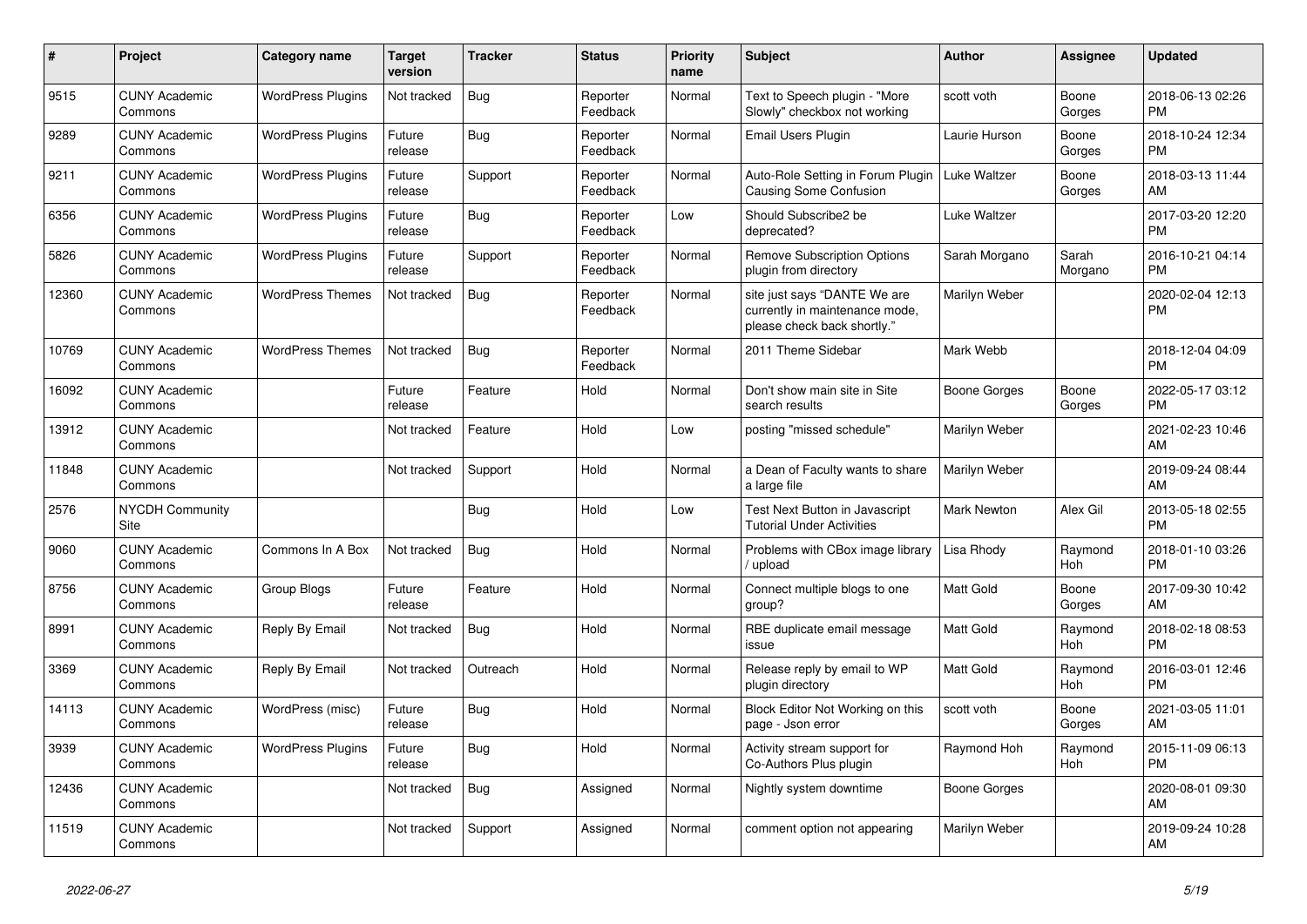| $\#$  | Project                         | <b>Category name</b>      | <b>Target</b><br>version | <b>Tracker</b> | <b>Status</b> | <b>Priority</b><br>name | <b>Subject</b>                                                                        | Author              | <b>Assignee</b>     | <b>Updated</b>                |
|-------|---------------------------------|---------------------------|--------------------------|----------------|---------------|-------------------------|---------------------------------------------------------------------------------------|---------------------|---------------------|-------------------------------|
| 11517 | <b>CUNY Academic</b><br>Commons |                           | Not tracked              | Feature        | Assigned      | Normal                  | wp-accessibility plugin should not<br>strip 'target="_blank" by default               | <b>Boone Gorges</b> | Laurie Hurson       | 2019-09-24 09:57<br>AM        |
| 10368 | <b>CUNY Academic</b><br>Commons |                           | Future<br>release        | Feature        | Assigned      | Normal                  | Use ORCID data to populate<br>academic profile page                                   | Stephen Francoeur   | Boone<br>Gorges     | 2018-09-25 01:53<br><b>PM</b> |
| 8992  | <b>NYCDH Community</b><br>Site  |                           |                          | <b>Bug</b>     | Assigned      | Normal                  | Multiple RBE error reports                                                            | Matt Gold           | Raymond<br>Hoh      | 2017-12-11 05:43<br><b>PM</b> |
| 8837  | <b>CUNY Academic</b><br>Commons |                           | Not tracked              | Feature        | Assigned      | Normal                  | Create a form to request info from<br>people requesting premium<br>themes and plugins | <b>Matt Gold</b>    | Marilyn<br>Weber    | 2017-11-14 03:35<br><b>PM</b> |
| 7828  | <b>CUNY Academic</b><br>Commons |                           | Not tracked              | Feature        | Assigned      | Normal                  | Theme Assessment 2017                                                                 | Margaret Galvan     | Margaret<br>Galvan  | 2017-05-02 10:41<br><b>PM</b> |
| 4235  | <b>CUNY Academic</b><br>Commons |                           | Not tracked              | Design/UX      | Assigned      | Normal                  | Explore user experience around<br>comments on forum topics vs<br>docs                 | Matt Gold           | Samantha<br>Raddatz | 2015-07-21 10:23<br>AM        |
| 2618  | <b>NYCDH Community</b><br>Site  |                           |                          | <b>Bug</b>     | Assigned      | Low                     | Mark blogs as spam when created   Matt Gold<br>by users marked as spam                |                     | Boone<br>Gorges     | 2013-06-09 11:38<br><b>PM</b> |
| 2612  | <b>CUNY Academic</b><br>Commons |                           | Not tracked              | Publicity      | Assigned      | Normal                  | Pinterest site for the Commons                                                        | local admin         | Sarah<br>Morgano    | 2016-03-04 11:19<br>AM        |
| 2577  | <b>NYCDH Community</b><br>Site  |                           |                          | Feature        | Assigned      | Low                     | Investigate Potential to Add Links<br>to the Forum                                    | Mark Newton         | Alex Gil            | 2013-05-16 09:40<br><b>PM</b> |
| 2574  | NYCDH Community<br>Site         |                           |                          | Feature        | Assigned      | Normal                  | Add Way to Upload Files to<br>Groups                                                  | Mark Newton         | Raymond<br>Hoh      | 2013-05-18 07:46<br><b>PM</b> |
| 2571  | <b>NYCDH Community</b><br>Site  |                           |                          | Feature        | Assigned      | Normal                  | Add Google custom search box to<br>homepage                                           | <b>Mark Newton</b>  | Raymond<br>Hoh      | 2013-05-18 07:49<br><b>PM</b> |
| 2666  | <b>CUNY Academic</b><br>Commons | About page                | Not tracked              | Documentation  | Assigned      | Normal                  | <b>Update About Text</b>                                                              | Chris Stein         | Luke Waltzer        | 2016-03-04 11:19<br>AM        |
| 8901  | <b>CUNY Academic</b><br>Commons | Accessibility             | Future<br>release        | Feature        | Assigned      | Normal                  | Theme analysis for accessibility                                                      | <b>Matt Gold</b>    | Boone<br>Gorges     | 2022-04-26 11:59<br>AM        |
| 8900  | <b>CUNY Academic</b><br>Commons | Accessibility             | Future<br>release        | Feature        | Assigned      | Normal                  | Look into tools to enforce<br>accessibility in WP environment                         | Matt Gold           | Boone<br>Gorges     | 2022-04-26 11:59<br>AM        |
| 5581  | <b>CUNY Academic</b><br>Commons | Analytics                 | Future<br>release        | Feature        | Assigned      | Normal                  | Explore alternatives to Google<br>Analytics                                           | Matt Gold           | Valerie<br>Townsend | 2020-04-17 03:12<br>PM        |
| 4070  | <b>CUNY Academic</b><br>Commons | Analytics                 | Not tracked              | Support        | Assigned      | Normal                  | Request for JITP site analytics                                                       | Matt Gold           | Seth Persons        | 2016-02-23 03:09<br>PM        |
| 1460  | <b>CUNY Academic</b><br>Commons | Analytics                 | Future<br>release        | Feature        | Assigned      | Normal                  | Update System Report                                                                  | <b>Brian Foote</b>  | Boone<br>Gorges     | 2015-11-09 06:13<br><b>PM</b> |
| 8836  | <b>CUNY Academic</b><br>Commons | <b>Blogs (BuddyPress)</b> | Future<br>release        | Feature        | Assigned      | Normal                  | Redesign site launch process                                                          | Matt Gold           | Boone<br>Gorges     | 2019-10-03 02:49<br><b>PM</b> |
| 5691  | <b>CUNY Academic</b><br>Commons | <b>Blogs (BuddyPress)</b> | Future<br>release        | Bug            | Assigned      | High                    | Differing numbers on Sites display                                                    | Matt Gold           | Raymond<br>Hoh      | 2016-06-13 01:37<br><b>PM</b> |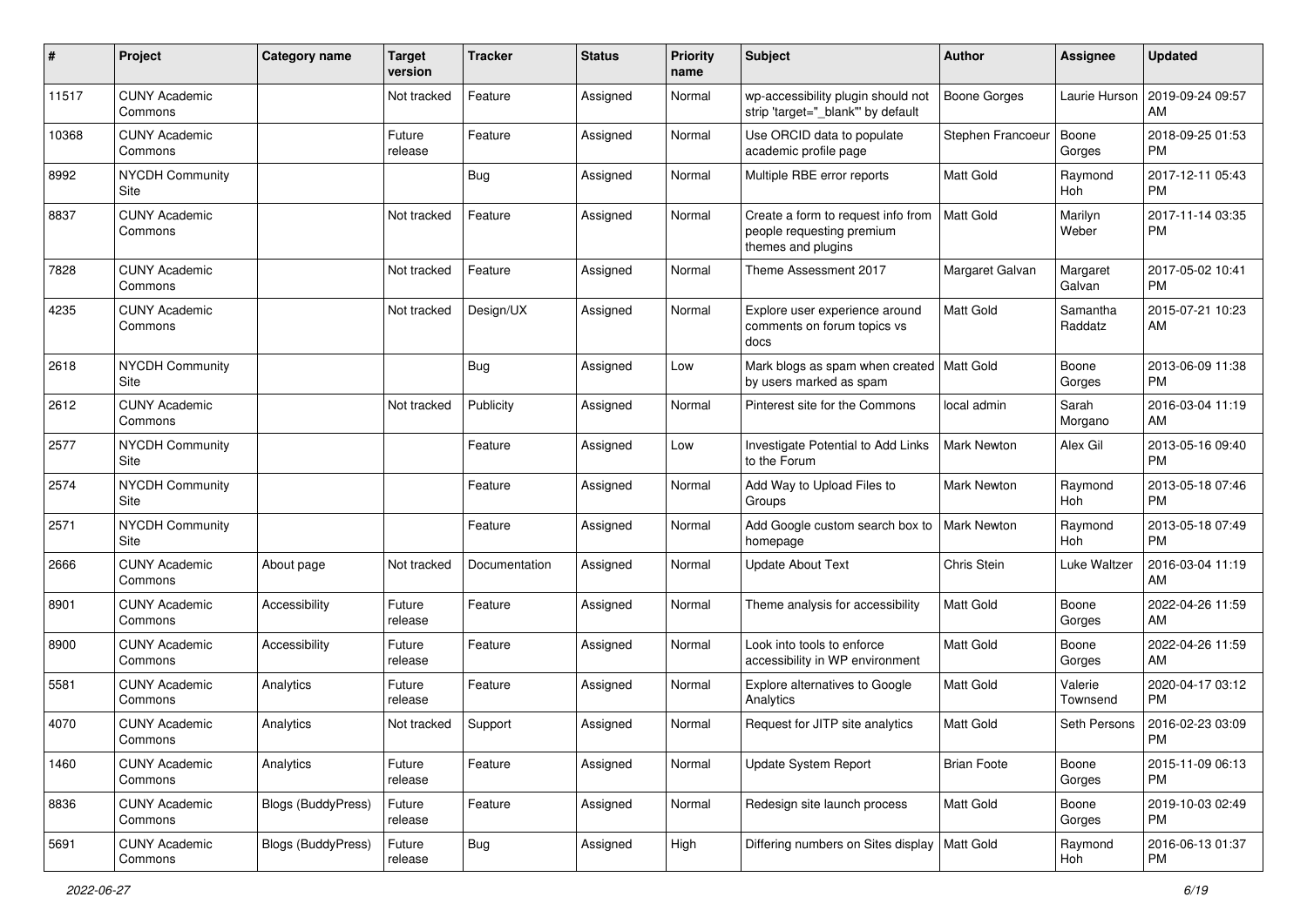| $\#$ | <b>Project</b>                  | Category name          | <b>Target</b><br>version | Tracker   | <b>Status</b> | <b>Priority</b><br>name | <b>Subject</b>                                                       | <b>Author</b>       | <b>Assignee</b>     | <b>Updated</b>                |
|------|---------------------------------|------------------------|--------------------------|-----------|---------------|-------------------------|----------------------------------------------------------------------|---------------------|---------------------|-------------------------------|
| 2325 | <b>CUNY Academic</b><br>Commons | BuddyPress (misc)      | Future<br>release        | Feature   | Assigned      | Low                     | Profile should have separate<br>fields for first/last names          | local admin         | Boone<br>Gorges     | 2015-11-09 06:09<br><b>PM</b> |
| 1423 | <b>CUNY Academic</b><br>Commons | BuddyPress (misc)      | Future<br>release        | Feature   | Assigned      | Low                     | Show an avatar for pingback<br>comment activity items                | Boone Gorges        | <b>Tahir Butt</b>   | 2016-10-24 12:03<br><b>PM</b> |
| 635  | <b>CUNY Academic</b><br>Commons | BuddyPress (misc)      | Future<br>release        | Feature   | Assigned      | Normal                  | Big Blue Button -<br>Videoconferencing in Groups and<br><b>Blogs</b> | <b>Matt Gold</b>    | Boone<br>Gorges     | 2011-03-14 03:24<br><b>PM</b> |
| 599  | <b>CUNY Academic</b><br>Commons | BuddyPress (misc)      | Future<br>release        | Feature   | Assigned      | Normal                  | Consider adding rating plugins for<br>BuddyPress/BBPress             | <b>Matt Gold</b>    | Boone<br>Gorges     | 2011-08-22 06:50<br><b>PM</b> |
| 554  | <b>CUNY Academic</b><br>Commons | BuddyPress (misc)      | Future<br>release        | Feature   | Assigned      | Normal                  | Add Trackback notifications to<br>site-wide activity feed            | <b>Matt Gold</b>    | Boone<br>Gorges     | 2015-11-09 06:19<br><b>PM</b> |
| 500  | <b>CUNY Academic</b><br>Commons | BuddyPress (misc)      | Future<br>release        | Feature   | Assigned      | Normal                  | <b>Export Group Data</b>                                             | <b>Matt Gold</b>    | Boone<br>Gorges     | 2010-12-19 12:09<br><b>PM</b> |
| 435  | <b>CUNY Academic</b><br>Commons | BuddyPress (misc)      | Future<br>release        | Feature   | Assigned      | Normal                  | Include Avatar Images in Forum<br><b>Post Notification Emails</b>    | <b>Matt Gold</b>    | Boone<br>Gorges     | 2010-12-08 12:40<br><b>PM</b> |
| 377  | <b>CUNY Academic</b><br>Commons | BuddyPress (misc)      | Future<br>release        | Feature   | Assigned      | Normal                  | Like buttons                                                         | <b>Matt Gold</b>    | Boone<br>Gorges     | 2010-11-16 05:13<br><b>PM</b> |
| 310  | <b>CUNY Academic</b><br>Commons | BuddyPress (misc)      | Future<br>release        | Feature   | Assigned      | Low                     | <b>Friend Request Email</b>                                          | <b>Matt Gold</b>    | Samantha<br>Raddatz | 2015-11-09 05:08<br><b>PM</b> |
| 58   | <b>CUNY Academic</b><br>Commons | BuddyPress (misc)      | Future<br>release        | Feature   | Assigned      | Low                     | Make member search sortable by<br>last name                          | Roberta Brody       | Boone<br>Gorges     | 2010-08-26 02:38<br><b>PM</b> |
| 2523 | <b>CUNY Academic</b><br>Commons | <b>BuddyPress Docs</b> | Future<br>release        | Feature   | Assigned      | Normal                  | Allow Users to Upload Images to<br><b>BP</b> Docs                    | Matt Gold           | Boone<br>Gorges     | 2015-11-09 06:14<br><b>PM</b> |
| 1744 | <b>CUNY Academic</b><br>Commons | <b>BuddyPress Docs</b> | Future<br>release        | Feature   | Assigned      | Normal                  | Spreadsheet-style Docs                                               | Boone Gorges        | Boone<br>Gorges     | 2015-11-09 06:13<br><b>PM</b> |
| 1422 | <b>CUNY Academic</b><br>Commons | <b>BuddyPress Docs</b> | Future<br>release        | Feature   | Assigned      | Normal                  | Make "created Doc" activity icons<br>non-mini                        | <b>Boone Gorges</b> | Boone<br>Gorges     | 2015-11-09 05:48<br><b>PM</b> |
| 1417 | <b>CUNY Academic</b><br>Commons | <b>BuddyPress Docs</b> | Future<br>release        | Feature   | Assigned      | Low                     | <b>Bulk actions for BuddyPress Docs</b>                              | <b>Boone Gorges</b> | Boone<br>Gorges     | 2016-10-17 10:41<br><b>PM</b> |
| 618  | <b>CUNY Academic</b><br>Commons | <b>BuddyPress Docs</b> | Future<br>release        | Feature   | Assigned      | Normal                  | BuddyPress Docs: export formats                                      | <b>Boone Gorges</b> | Boone<br>Gorges     | 2015-11-09 05:38<br><b>PM</b> |
| 519  | <b>CUNY Academic</b><br>Commons | <b>BuddyPress Docs</b> | Future<br>release        | Feature   | Assigned      | Low                     | TOC for individual docs - for new<br>BP "wiki-like" plugin           | scott voth          | Boone<br>Gorges     | 2015-11-09 05:54<br><b>PM</b> |
| 4027 | <b>CUNY Academic</b><br>Commons | Commons In A Box       | Not tracked              | Design/UX | Assigned      | Normal                  | Usability review of CBOX update<br>procedures                        | <b>Matt Gold</b>    | Samantha<br>Raddatz | 2015-05-11 06:36<br><b>PM</b> |
| 8902 | <b>CUNY Academic</b><br>Commons | Design                 | Not tracked              | Feature   | Assigned      | Normal                  | Report back on research on<br><b>BuddyPress themes</b>               | <b>Matt Gold</b>    | Michael Smith       | 2017-11-10 12:31<br><b>PM</b> |
| 2754 | <b>CUNY Academic</b><br>Commons | Design                 | Future<br>release        | Feature   | Assigned      | Normal                  | Determine strategy for CAC logo<br>handling in top header            | Micki Kaufman       | Chris Stein         | 2015-01-05 08:53<br><b>PM</b> |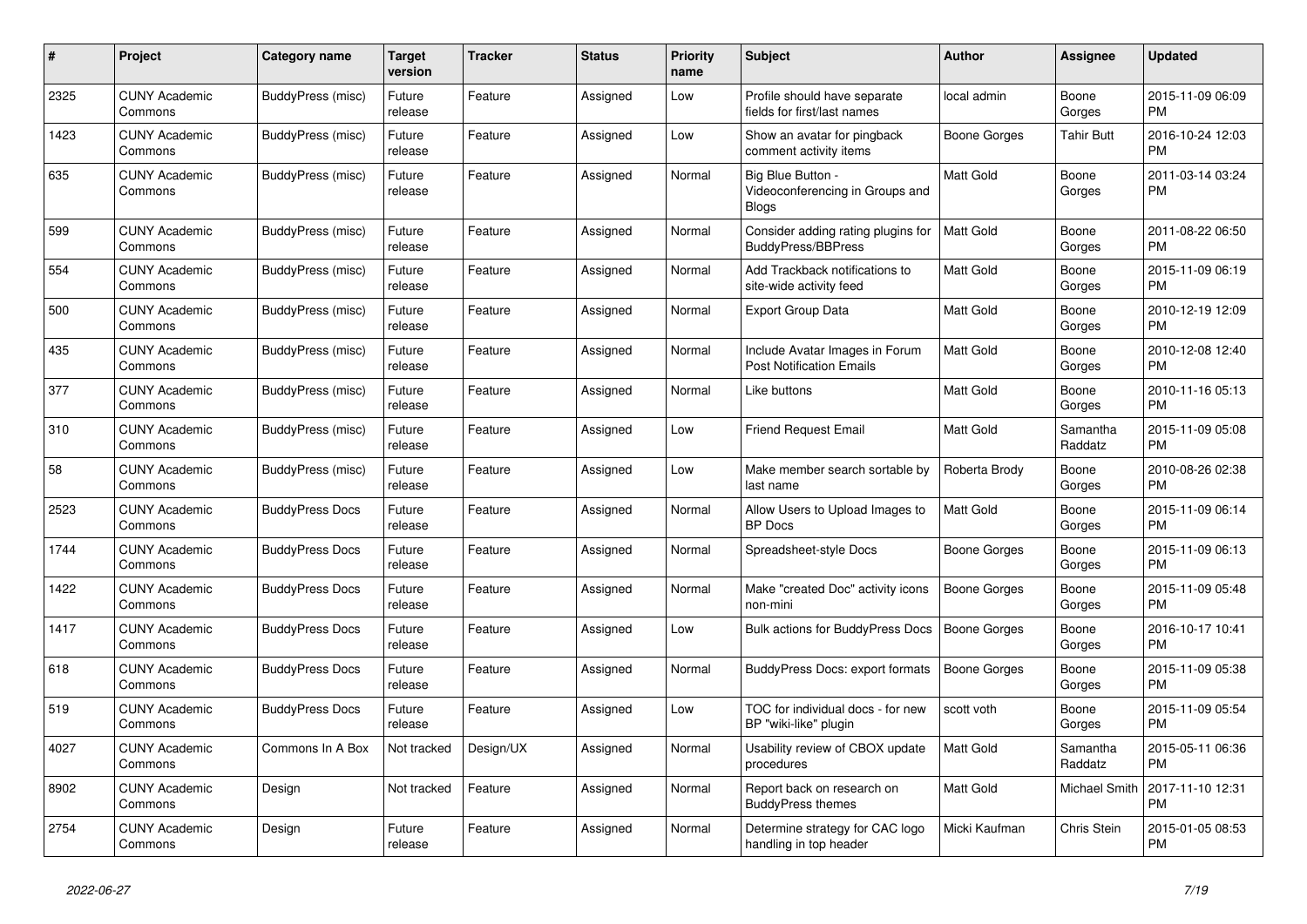| #     | Project                         | <b>Category name</b>       | <b>Target</b><br>version | <b>Tracker</b> | <b>Status</b> | <b>Priority</b><br>name | <b>Subject</b>                                                                | Author              | Assignee            | <b>Updated</b>                |
|-------|---------------------------------|----------------------------|--------------------------|----------------|---------------|-------------------------|-------------------------------------------------------------------------------|---------------------|---------------------|-------------------------------|
| 860   | <b>CUNY Academic</b><br>Commons | Design                     | Future<br>release        | Design/UX      | Assigned      | Normal                  | <b>Standardize Button Treatment</b><br>Across the Commons                     | Chris Stein         | Chris Stein         | 2014-05-01 09:45<br>AM        |
| 3524  | <b>CUNY Academic</b><br>Commons | Documentation              | Not tracked              | Documentation  | Assigned      | Normal                  | Post describing all you can do<br>when starting up a new<br>blog/group        | Matt Gold           | scott voth          | 2014-10-04 12:56<br>РM        |
| 1165  | <b>CUNY Academic</b><br>Commons | <b>Email Invitations</b>   | Future<br>release        | Feature        | Assigned      | Low                     | Allow saved lists of invitees under<br>Send Invites                           | <b>Boone Gorges</b> | Boone<br>Gorges     | 2015-11-09 06:03<br><b>PM</b> |
| 15604 | <b>CUNY Academic</b><br>Commons | <b>Email Notifications</b> | Future<br>release        | Feature        | Assigned      | Normal                  | <b>Restructure Commons Group</b><br>Digest Email Messages                     | Matt Gold           | Boone<br>Gorges     | 2022-05-26 10:45<br>AM        |
| 333   | <b>CUNY Academic</b><br>Commons | <b>Email Notifications</b> | Future<br>release        | Feature        | Assigned      | Low                     | Delay Forum Notification Email<br>Delivery Until After Editing Period<br>Ends | Matt Gold           | Raymond<br>Hoh      | 2015-11-09 06:01<br><b>PM</b> |
| 5696  | <b>CUNY Academic</b><br>Commons | Events                     | Future<br>release        | Feature        | Assigned      | Normal                  | Events Calendar - display options<br>calendar aggregation                     | Matt Gold           | Boone<br>Gorges     | 2016-10-13 11:44<br>AM        |
| 5016  | <b>CUNY Academic</b><br>Commons | Events                     | Future<br>release        | Feature        | Assigned      | Low                     | Allow comments to be posted on<br>events                                      | <b>Matt Gold</b>    | Raymond<br>Hoh      | 2019-03-01 02:23<br><b>PM</b> |
| 4903  | <b>CUNY Academic</b><br>Commons | Events                     | Future<br>release        | Design/UX      | Assigned      | Normal                  | Improving visual appearance of<br>event calendars                             | Matt Gold           | Boone<br>Gorges     | 2016-10-13 11:51<br>AM        |
| 4438  | <b>CUNY Academic</b><br>Commons | Events                     | Future<br>release        | <b>Bug</b>     | Assigned      | Normal                  | Events Calendar - Export<br><b>Recurring Events</b>                           | scott voth          | Daniel Jones        | 2016-05-23 04:25<br>РM        |
| 4238  | <b>CUNY Academic</b><br>Commons | Events                     | Future<br>release        | Feature        | Assigned      | Normal                  | Copy Events to Other Groups?                                                  | Matt Gold           | Boone<br>Gorges     | 2015-07-02 10:08<br>AM        |
| 4053  | <b>CUNY Academic</b><br>Commons | Events                     | Future<br>release        | Feature        | Assigned      | Normal                  | Create new tab for past events                                                | Matt Gold           | Boone<br>Gorges     | 2015-05-12 02:10<br><b>PM</b> |
| 3475  | <b>CUNY Academic</b><br>Commons | Events                     | Future<br>release        | Feature        | Assigned      | Normal                  | Request to add plugin to<br>streamline room<br>booking/appointment booking    | Naomi Barrettara    | Boone<br>Gorges     | 2014-12-01 05:14<br>PM        |
| 653   | <b>CUNY Academic</b><br>Commons | Group Blogs                | Future<br>release        | Feature        | Assigned      | Normal                  | Redesign Integration of Groups<br>and Blogs                                   | Matt Gold           | Samantha<br>Raddatz | 2015-11-09 05:40<br><b>PM</b> |
| 3354  | <b>CUNY Academic</b><br>Commons | <b>Group Files</b>         | Future<br>release        | Feature        | Assigned      | Low                     | Allow Group Download of Multiple<br><b>Selected Files</b>                     | Matt Gold           | Chris Stein         | 2014-08-01 08:50<br>AM        |
| 3080  | <b>CUNY Academic</b><br>Commons | <b>Group Files</b>         | Future<br>release        | Feature        | Assigned      | Low                     | Create a system to keep track of<br>file changes                              | <b>Matt Gold</b>    | Boone<br>Gorges     | 2014-02-26 10:04<br><b>PM</b> |
| 1192  | <b>CUNY Academic</b><br>Commons | <b>Group Files</b>         | Future<br>release        | Feature        | Assigned      | Low                     | When posting group files, allow<br>users to add a category without<br>saving  | Matt Gold           | Raymond<br>Hoh      | 2015-11-09 05:53<br><b>PM</b> |
| 10659 | <b>CUNY Academic</b><br>Commons | Group Forums               | Future<br>release        | Feature        | Assigned      | Normal                  | Post to multiple groups via email                                             | <b>Matt Gold</b>    | Raymond<br>Hoh      | 2018-11-15 12:54<br>AM        |
| 9835  | <b>CUNY Academic</b><br>Commons | Group Forums               | Future<br>release        | <b>Bug</b>     | Assigned      | Normal                  | add a "like" function?                                                        | Marilyn Weber       | <b>Erik Trainer</b> | 2018-06-05 01:49<br><b>PM</b> |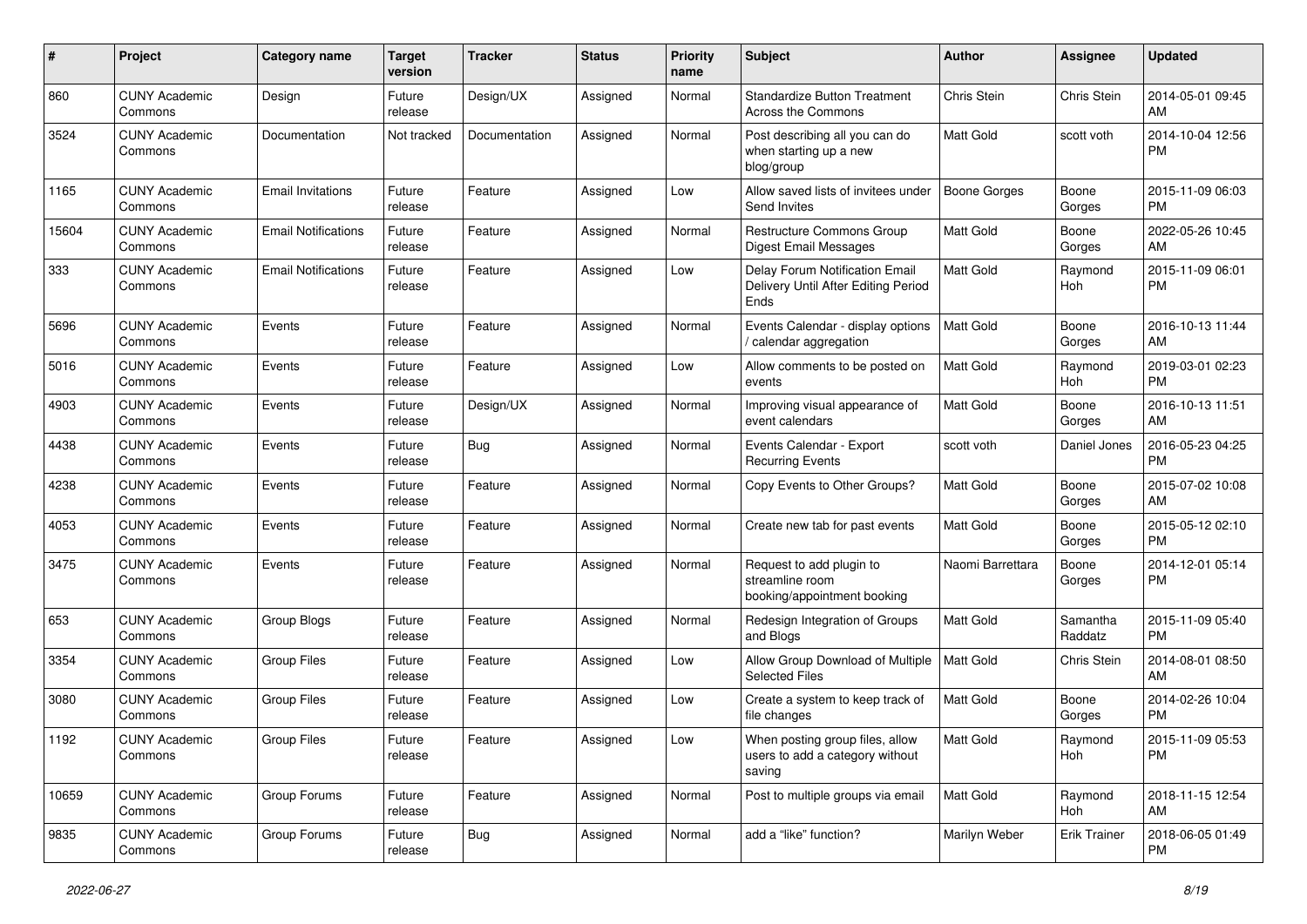| $\pmb{\#}$ | <b>Project</b>                  | Category name                  | <b>Target</b><br>version | Tracker    | <b>Status</b> | <b>Priority</b><br>name | <b>Subject</b>                                                              | <b>Author</b>       | <b>Assignee</b>     | <b>Updated</b>                |
|------------|---------------------------------|--------------------------------|--------------------------|------------|---------------|-------------------------|-----------------------------------------------------------------------------|---------------------|---------------------|-------------------------------|
| 6392       | <b>CUNY Academic</b><br>Commons | Group Forums                   | Future<br>release        | Design/UX  | Assigned      | Low                     | Composition/Preview Panes in<br>Forum Posts                                 | Luke Waltzer        | Paige Dupont        | 2016-10-21 04:26<br><b>PM</b> |
| 5268       | <b>CUNY Academic</b><br>Commons | Group Forums                   | Future<br>release        | <b>Bug</b> | Assigned      | Normal                  | Long-time to post to multiple<br>groups                                     | Luke Waltzer        | Daniel Jones        | 2016-09-07 06:31<br><b>PM</b> |
| 4221       | <b>CUNY Academic</b><br>Commons | Group Forums                   | Future<br>release        | Design/UX  | Assigned      | Normal                  | Add 'Number of Posts' display<br>option to Forum page                       | Samantha Raddatz    | Samantha<br>Raddatz | 2015-06-26 02:21<br><b>PM</b> |
| 3193       | <b>CUNY Academic</b><br>Commons | Group Forums                   | Future<br>release        | Feature    | Assigned      | Normal                  | bbPress 2.x dynamic roles and<br><b>RBE</b>                                 | <b>Boone Gorges</b> | Boone<br>Gorges     | 2014-09-30 01:30<br><b>PM</b> |
| 3192       | <b>CUNY Academic</b><br>Commons | Group Forums                   | Future<br>release        | Feature    | Assigned      | Normal                  | Customizable forum views for<br>bbPress 2.x group forums                    | Boone Gorges        | Raymond<br>Hoh      | 2015-11-09 12:47<br><b>PM</b> |
| 585        | <b>CUNY Academic</b><br>Commons | Group Forums                   | Future<br>release        | Feature    | Assigned      | Normal                  | Merge Forum Topics                                                          | Sarah Morgano       | Boone<br>Gorges     | 2011-07-06 04:11<br><b>PM</b> |
| 3308       | <b>CUNY Academic</b><br>Commons | Group Invitations              | Future<br>release        | Feature    | Assigned      | Normal                  | Allow members to rescind group<br>invitations                               | <b>Matt Gold</b>    | Boone<br>Gorges     | 2015-04-01 08:53<br><b>PM</b> |
| 2610       | <b>CUNY Academic</b><br>Commons | Group Invitations              | Future<br>release        | Feature    | Assigned      | Low                     | Request: Custom invitation<br>message to group invites                      | local admin         | Boone<br>Gorges     | 2015-11-09 06:13<br><b>PM</b> |
| 9015       | <b>CUNY Academic</b><br>Commons | Groups (misc)                  | Not tracked              | Outreach   | Assigned      | Normal                  | Email group admins the email<br>addresses of their groups                   | Matt Gold           | Matt Gold           | 2018-01-02 09:54<br>AM        |
| 3458       | <b>CUNY Academic</b><br>Commons | Groups (misc)                  | Future<br>release        | Feature    | Assigned      | Normal                  | Filter Members of Group by<br>Campus                                        | Michael Smith       | Samantha<br>Raddatz | 2014-09-26 08:32<br><b>PM</b> |
| 481        | <b>CUNY Academic</b><br>Commons | Groups (misc)                  | Future<br>release        | Feature    | Assigned      | Normal                  | ability to archive inactive groups<br>and blogs                             | Michael Mandiberg   | Samantha<br>Raddatz | 2015-11-09 05:56<br><b>PM</b> |
| 6995       | <b>CUNY Academic</b><br>Commons | Home Page                      | Not tracked              | <b>Bug</b> | Assigned      | Normal                  | member filter on homepage not<br>working                                    | <b>Matt Gold</b>    | Raymond<br>Hoh      | 2016-12-11 09:46<br><b>PM</b> |
| 4980       | <b>CUNY Academic</b><br>Commons | Home Page                      | Future<br>release        | Feature    | Assigned      | Normal                  | CAC Featured Content -- Adding<br>Randomization                             | <b>Matt Gold</b>    | Boone<br>Gorges     | 2016-12-12 03:01<br><b>PM</b> |
| 1983       | <b>CUNY Academic</b><br>Commons | Home Page                      | Future<br>release        | Feature    | Assigned      | Low                     | Media Library integration with<br><b>Featured Content plugin</b>            | Boone Gorges        | Dominic<br>Giglio   | 2014-03-17 10:34<br>AM        |
| 1888       | <b>CUNY Academic</b><br>Commons | Home Page                      | Future<br>release        | Feature    | Assigned      | Normal                  | Refactor BP MPO Activity Filter to<br>support proper pagination             | Sarah Morgano       | Boone<br>Gorges     | 2014-05-01 07:11<br><b>PM</b> |
| 3230       | <b>CUNY Academic</b><br>Commons | Internal Tools and<br>Workflow | Not tracked              | Feature    | Assigned      | High                    | Scripts for quicker<br>provisioning/updating of<br>development environments | Boone Gorges        | Boone<br>Gorges     | 2016-01-26 04:54<br><b>PM</b> |
| 5234       | <b>CUNY Academic</b><br>Commons | Membership                     | Future<br>release        | Feature    | Assigned      | Normal                  | Write Unconfirmed patch for WP                                              | <b>Boone Gorges</b> | Boone<br>Gorges     | 2016-10-24 11:18<br>AM        |
| 16306      | <b>CUNY Academic</b><br>Commons | Messages                       | 2.0.2                    | <b>Bug</b> | Assigned      | Normal                  | Confusing messaging on send<br>message page                                 | <b>Matt Gold</b>    | Raymond<br>Hoh      | 2022-06-27 08:09<br><b>PM</b> |
| 3577       | <b>CUNY Academic</b><br>Commons | My Commons                     | Future<br>release        | Design/UX  | Assigned      | Normal                  | Replies to items in My Commons                                              | <b>Matt Gold</b>    | Raymond<br>Hoh      | 2015-04-09 05:19<br><b>PM</b> |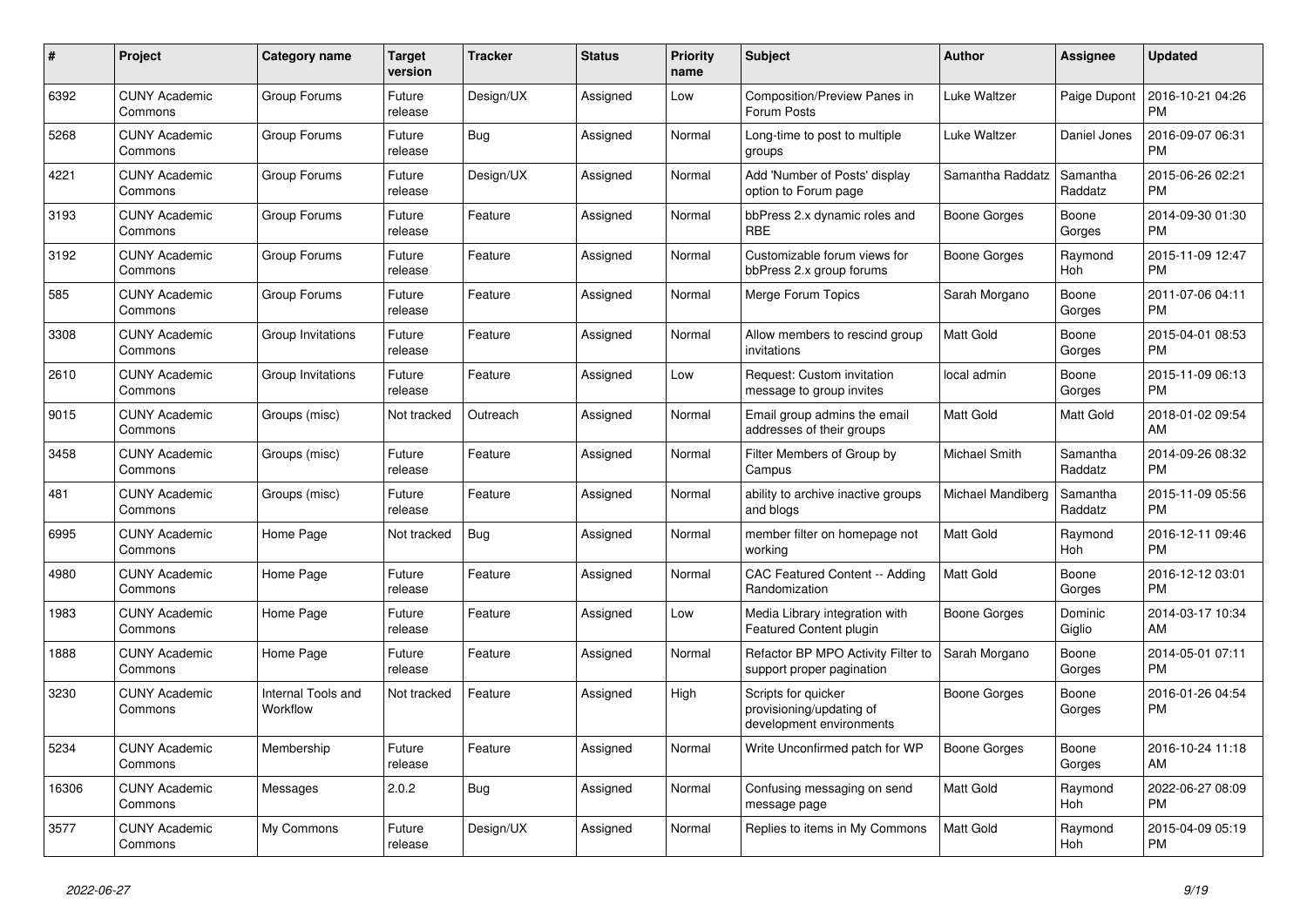| #    | <b>Project</b>                  | <b>Category name</b>    | <b>Target</b><br>version | Tracker   | <b>Status</b> | Priority<br>name | <b>Subject</b>                                                                             | Author              | Assignee            | <b>Updated</b>                |
|------|---------------------------------|-------------------------|--------------------------|-----------|---------------|------------------|--------------------------------------------------------------------------------------------|---------------------|---------------------|-------------------------------|
| 3536 | <b>CUNY Academic</b><br>Commons | My Commons              | Future<br>release        | Feature   | Assigned      | Normal           | Infinite Scroll on My Commons<br>page                                                      | Matt Gold           | Raymond<br>Hoh      | 2015-04-13 04:42<br><b>PM</b> |
| 3517 | <b>CUNY Academic</b><br>Commons | My Commons              | Future<br>release        | Feature   | Assigned      | Normal           | Mute/Unmute My Commons<br>updates                                                          | Matt Gold           | Raymond<br>Hoh      | 2015-11-09 01:19<br><b>PM</b> |
| 3330 | <b>CUNY Academic</b><br>Commons | My Commons              | Future<br>release        | Feature   | Assigned      | Normal           | "Commons Information" tool                                                                 | Boone Gorges        | Chris Stein         | 2014-09-22 08:46<br>PM        |
| 9895 | <b>CUNY Academic</b><br>Commons | Onboarding              | Future<br>release        | Feature   | Assigned      | Normal           | Add "Accept Invitation"<br>link/button/function to Group<br>and/or Site invitation emails? | Luke Waltzer        | Boone<br>Gorges     | 2018-06-07 12:42<br><b>PM</b> |
| 9028 | <b>CUNY Academic</b><br>Commons | Onboarding              | Future<br>release        | Feature   | Assigned      | Normal           | suggest groups to new members<br>during the registration process                           | Matt Gold           | Chris Stein         | 2018-10-24 12:34<br><b>PM</b> |
| 5955 | <b>CUNY Academic</b><br>Commons | Outreach                | Future<br>release        | Feature   | Assigned      | Normal           | Create auto-newsletter for<br>commons members                                              | Matt Gold           | Luke Waltzer        | 2016-08-30 10:34<br>AM        |
| 5827 | <b>CUNY Academic</b><br>Commons | <b>Public Portfolio</b> | Future<br>release        | Bug       | Assigned      | Normal           | Academic Interests square<br>bracket links not working                                     | scott voth          | Chris Stein         | 2016-08-11 11:59<br><b>PM</b> |
| 4404 | <b>CUNY Academic</b><br>Commons | Public Portfolio        | Future<br>release        | Design/UX | Assigned      | Normal           | Change color of permissions info<br>on portfolio editing interface                         | Matt Gold           | Samantha<br>Raddatz | 2015-08-11 05:28<br><b>PM</b> |
| 3770 | <b>CUNY Academic</b><br>Commons | <b>Public Portfolio</b> | Future<br>release        | Feature   | Assigned      | Normal           | Improve Layout/Formatting of<br>Positions Area on Public<br>Portfolios                     | Matt Gold           | Chris Stein         | 2015-04-01 09:17<br>PM        |
| 3768 | <b>CUNY Academic</b><br>Commons | Public Portfolio        | Future<br>release        | Feature   | Assigned      | Normal           | Institutions/Past positions on<br>public portfolios                                        | Matt Gold           | Boone<br>Gorges     | 2018-04-23 10:44<br>AM        |
| 3220 | <b>CUNY Academic</b><br>Commons | <b>Public Portfolio</b> | Future<br>release        | Feature   | Assigned      | Normal           | Add indent/outdent option to<br>Formatting Buttons on Profile<br>Page                      | Matt Gold           | Boone<br>Gorges     | 2014-05-21 10:39<br><b>PM</b> |
| 3042 | <b>CUNY Academic</b><br>Commons | <b>Public Portfolio</b> | Future<br>release        | Feature   | Assigned      | Normal           | Browsing member interests                                                                  | Matt Gold           | Boone<br>Gorges     | 2015-03-21 09:04<br><b>PM</b> |
| 2881 | <b>CUNY Academic</b><br>Commons | <b>Public Portfolio</b> | Future<br>release        | Feature   | Assigned      | Normal           | Redesign the UX for Profiles                                                               | Chris Stein         | Chris Stein         | 2016-10-13 12:45<br><b>PM</b> |
| 2832 | <b>CUNY Academic</b><br>Commons | <b>Public Portfolio</b> | Future<br>release        | Feature   | Assigned      | Normal           | Improve interface for (not)<br>auto-linking profile fields                                 | <b>Boone Gorges</b> | Chris Stein         | 2015-01-05 08:52<br><b>PM</b> |
| 2013 | <b>CUNY Academic</b><br>Commons | <b>Public Portfolio</b> | Future<br>release        | Feature   | Assigned      | Low              | Have Profile Privacy Options<br>show up only for filled-in fields                          | Matt Gold           | Boone<br>Gorges     | 2015-11-09 06:09<br><b>PM</b> |
| 6115 | <b>CUNY Academic</b><br>Commons | Publicity               | Not tracked              | Feature   | Assigned      | Normal           | create digital signage for GC                                                              | Matt Gold           | scott voth          | 2016-10-11 10:09<br><b>PM</b> |
| 3511 | <b>CUNY Academic</b><br>Commons | Publicity               | 1.7                      | Publicity | Assigned      | Normal           | Social media for 1.7                                                                       | Micki Kaufman       | Sarah<br>Morgano    | 2014-10-14 03:32<br><b>PM</b> |
| 3510 | <b>CUNY Academic</b><br>Commons | Publicity               | 1.7                      | Publicity | Assigned      | Normal           | Post on the News Blog re: 'My<br>Commons'                                                  | Micki Kaufman       | Sarah<br>Morgano    | 2014-10-15 11:18<br>AM        |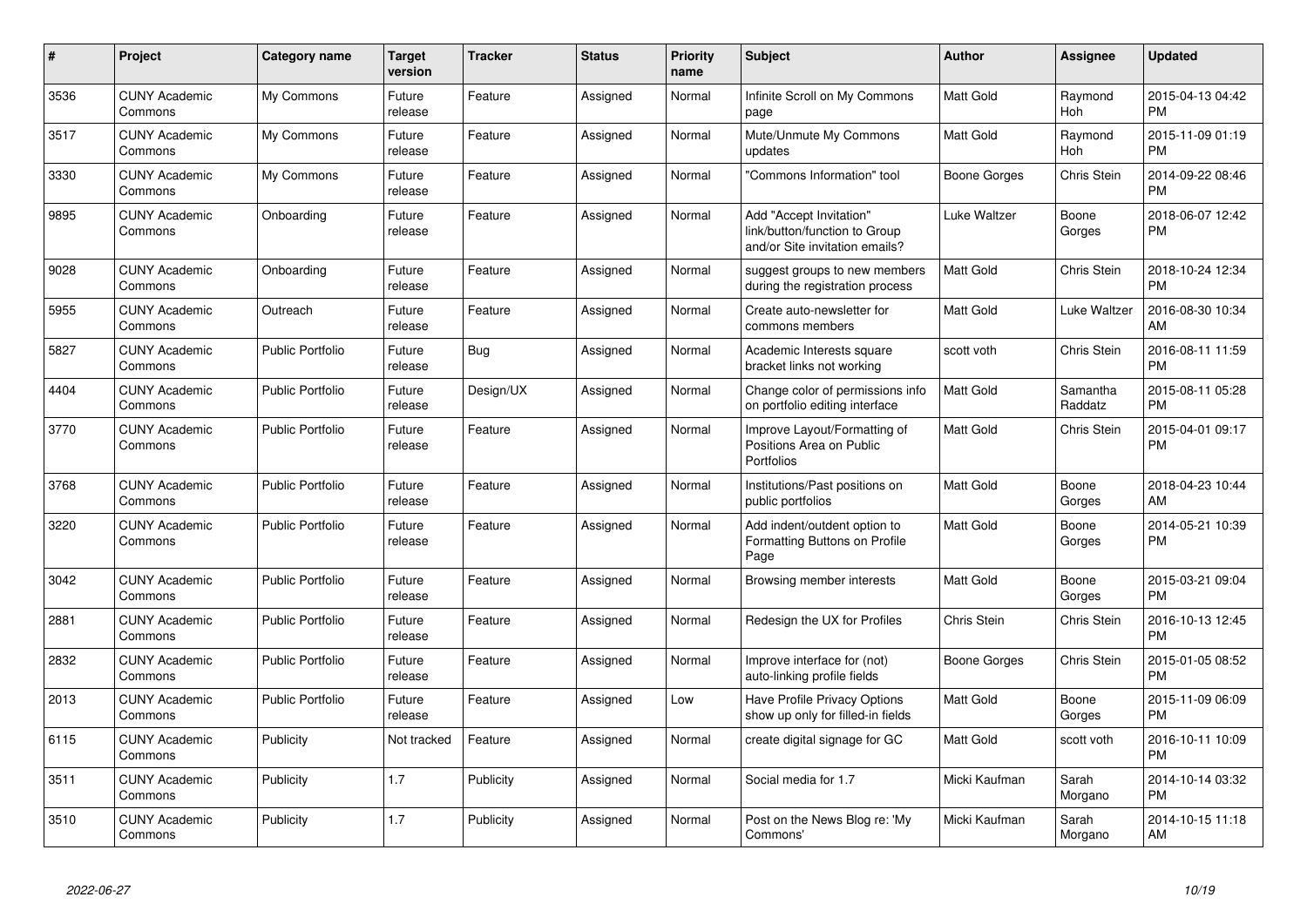| #     | Project                         | Category name           | <b>Target</b><br>version | <b>Tracker</b> | <b>Status</b> | <b>Priority</b><br>name | <b>Subject</b>                                                        | Author                  | <b>Assignee</b>       | <b>Updated</b>                |
|-------|---------------------------------|-------------------------|--------------------------|----------------|---------------|-------------------------|-----------------------------------------------------------------------|-------------------------|-----------------------|-------------------------------|
| 940   | <b>CUNY Academic</b><br>Commons | Redmine                 | Future<br>release        | Feature        | Assigned      | Low                     | Communication with users after<br>releases                            | <b>Matt Gold</b>        | Dominic<br>Giglio     | 2012-09-09 04:36<br><b>PM</b> |
| 5225  | <b>CUNY Academic</b><br>Commons | Registration            | Future<br>release        | Feature        | Assigned      | Normal                  | On-boarding Issues                                                    | Luke Waltzer            | Samantha<br>Raddatz   | 2016-02-12 02:58<br><b>PM</b> |
| 370   | <b>CUNY Academic</b><br>Commons | Registration            | Future<br>release        | Feature        | Assigned      | High                    | <b>Guest Accounts</b>                                                 | <b>Matt Gold</b>        | Matt Gold             | 2015-04-09 09:33<br><b>PM</b> |
| 8976  | <b>CUNY Academic</b><br>Commons | Reply By Email          | Not tracked              | Feature        | Assigned      | Normal                  | Package RBE new topics<br>posting?                                    | Matt Gold               | Raymond<br><b>Hoh</b> | 2017-12-04 02:34<br><b>PM</b> |
| 6671  | <b>CUNY Academic</b><br>Commons | Reply By Email          | Not tracked              | Bug            | Assigned      | Normal                  | "Post too often" RBE error<br>message                                 | <b>Matt Gold</b>        | Raymond<br><b>Hoh</b> | 2016-11-11 09:55<br>AM        |
| 3002  | <b>CUNY Academic</b><br>Commons | Search                  | Future<br>release        | Feature        | Assigned      | Normal                  | Overhaul CAC search by using<br>external search appliance             | <b>Boone Gorges</b>     | Boone<br>Gorges       | 2020-07-15 03:05<br><b>PM</b> |
| 3662  | <b>CUNY Academic</b><br>Commons | <b>SEO</b>              | Future<br>release        | Feature        | Assigned      | Normal                  | Duplicate Content/SEO/Google<br>issues                                | <b>Matt Gold</b>        | Raymond<br><b>Hoh</b> | 2015-04-13 04:37<br><b>PM</b> |
| 8898  | <b>CUNY Academic</b><br>Commons | Social Paper            | Not tracked              | Feature        | Assigned      | Normal                  | Usage data on docs and social<br>paper                                | <b>Matt Gold</b>        | Matt Gold             | 2017-11-16 11:32<br>AM        |
| 14439 | <b>CUNY Academic</b><br>Commons | Spam/Spam<br>Prevention | 2.0.2                    | Support        | Assigned      | Normal                  | Aprroved comments held for<br>moderation                              | Laurie Hurson           | Raymond<br>Hoh        | 2022-06-14 11:36<br>AM        |
| 6426  | <b>CUNY Academic</b><br>Commons | Spam/Spam<br>Prevention | Future<br>release        | Feature        | Assigned      | Normal                  | Force captcha on all comments?                                        | <b>Matt Gold</b>        | <b>Tahir Butt</b>     | 2016-10-24 02:06<br><b>PM</b> |
| 8666  | <b>CUNY Academic</b><br>Commons | Teaching                | Not tracked              | Documentation  | Assigned      | Normal                  | Create Teaching on the<br>Commons Resource Page                       | Matt Gold               | Laurie Hurson         | 2019-09-23 03:16<br><b>PM</b> |
| 3090  | <b>CUNY Academic</b><br>Commons | Twitter page            | Future<br>release        | Feature        | Assigned      | Normal                  | Prevent Retweets from showing<br>up on Commons twitter page           | Matt Gold               | <b>Tahir Butt</b>     | 2016-10-24 11:31<br>AM        |
| 6298  | <b>CUNY Academic</b><br>Commons | <b>User Experience</b>  | Not tracked              | Design/UX      | Assigned      | Normal                  | Examine data from survey                                              | <b>Matt Gold</b>        | Margaret<br>Galvan    | 2016-10-14 12:16<br><b>PM</b> |
| 5316  | <b>CUNY Academic</b><br>Commons | <b>User Experience</b>  | Future<br>release        | Feature        | Assigned      | Normal                  | Prompt user email address<br>updates                                  | <b>Matt Gold</b>        | Stephen Real          | 2016-12-21 03:30<br><b>PM</b> |
| 4661  | <b>CUNY Academic</b><br>Commons | User Experience         | Future<br>release        | <b>Bug</b>     | Assigned      | Normal                  | <b>Simplify Events text</b>                                           | <b>Matt Gold</b>        | Samantha<br>Raddatz   | 2015-10-02 09:06<br><b>PM</b> |
| 3473  | <b>CUNY Academic</b><br>Commons | <b>User Experience</b>  | Future<br>release        | Feature        | Assigned      | Normal                  | Commons profile: Add help info<br>about "Positions" replacing "title" | Keith Miyake            | Samantha<br>Raddatz   | 2015-11-09 02:28<br><b>PM</b> |
| 9941  | <b>CUNY Academic</b><br>Commons | Wiki                    | Not tracked              | Support        | Assigned      | Normal                  | Wiki functionality                                                    | Matt Gold               | Boone<br>Gorges       | 2018-06-26 10:57<br>AM        |
| 4388  | <b>CUNY Academic</b><br>Commons | WordPress (misc)        | Future<br>release        | <b>Bug</b>     | Assigned      | Normal                  | Repeated request for<br>authentication.                               | Alice.Lynn<br>McMichael | Raymond<br>Hoh        | 2015-08-11 07:35<br><b>PM</b> |
| 3759  | CUNY Academic<br>Commons        | WordPress (misc)        | Future<br>release        | Feature        | Assigned      | Normal                  | Review Interface for Adding Users<br>to Blogs                         | <b>Matt Gold</b>        | Boone<br>Gorges       | 2015-03-24 05:52<br><b>PM</b> |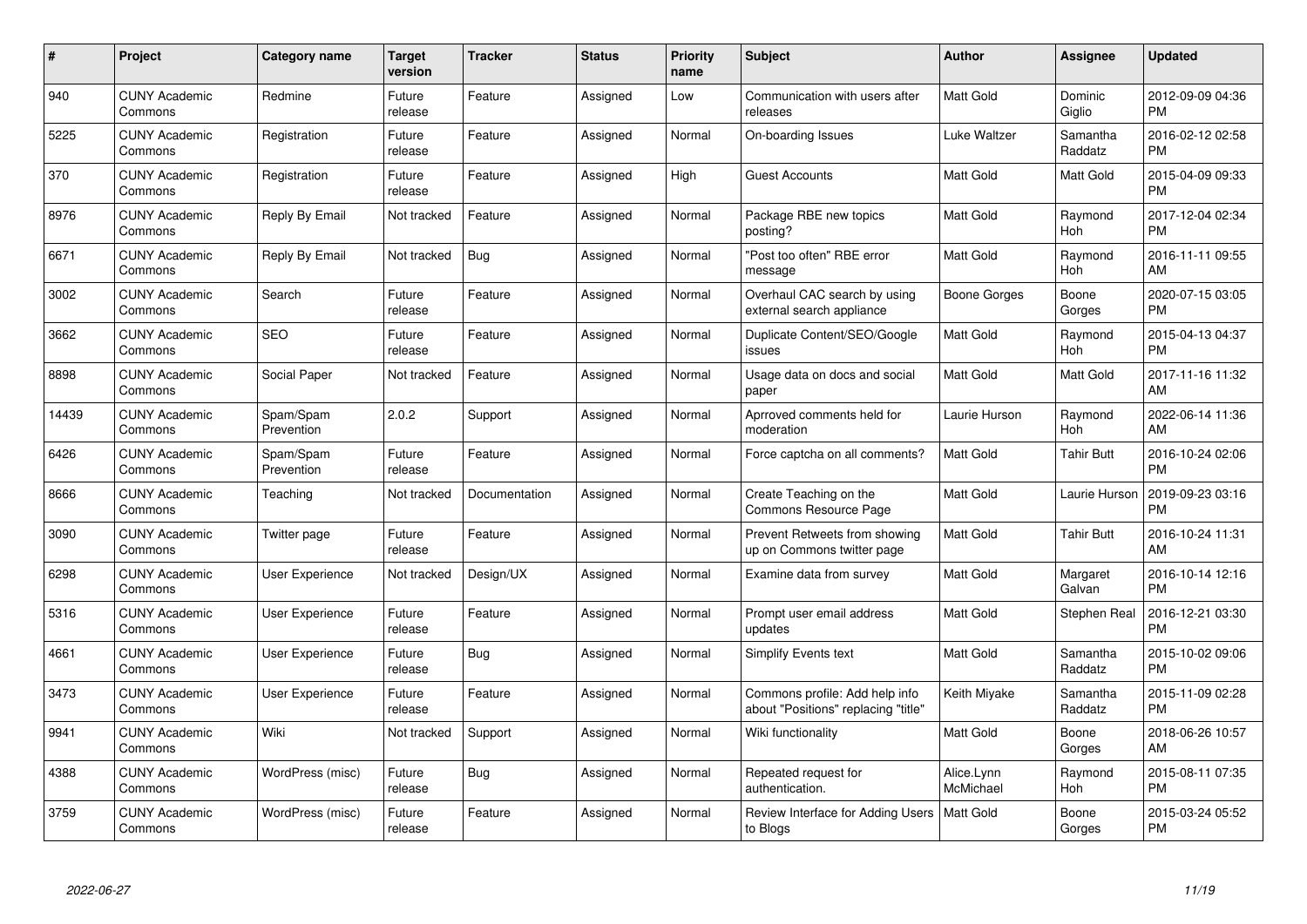| #     | Project                         | <b>Category name</b>     | <b>Target</b><br>version | <b>Tracker</b> | <b>Status</b> | <b>Priority</b><br>name | <b>Subject</b>                                                                            | <b>Author</b>           | <b>Assignee</b>     | <b>Updated</b>                |
|-------|---------------------------------|--------------------------|--------------------------|----------------|---------------|-------------------------|-------------------------------------------------------------------------------------------|-------------------------|---------------------|-------------------------------|
| 2175  | <b>CUNY Academic</b><br>Commons | WordPress (misc)         | Not tracked              | Support        | Assigned      | Normal                  | Subscibe 2 vs. Jetpack<br>subscription options                                            | local admin             | Matt Gold           | 2016-01-26 04:58<br><b>PM</b> |
| 2167  | <b>CUNY Academic</b><br>Commons | WordPress (misc)         | Future<br>release        | <b>Bug</b>     | Assigned      | Normal                  | <b>CAC-Livestream Plugin Issues</b>                                                       | Michael Smith           | Dominic<br>Giglio   | 2015-01-02 03:06<br><b>PM</b> |
| 1508  | <b>CUNY Academic</b><br>Commons | WordPress (misc)         | Future<br>release        | Feature        | Assigned      | Normal                  | Share login cookies across<br>mapped domains                                              | <b>Boone Gorges</b>     | Boone<br>Gorges     | 2012-07-02 12:12<br><b>PM</b> |
| 1105  | <b>CUNY Academic</b><br>Commons | WordPress (misc)         | Future<br>release        | Feature        | Assigned      | Normal                  | Rephrase Blog Privacy Options                                                             | <b>Matt Gold</b>        | Samantha<br>Raddatz | 2015-11-09 06:19<br><b>PM</b> |
| 636   | <b>CUNY Academic</b><br>Commons | WordPress (misc)         | Not tracked              | Support        | Assigned      | Normal                  | Create Lynda.com-like Table of<br><b>Contents for Prospective Tutorial</b><br>Screencasts | <b>Matt Gold</b>        | scott voth          | 2016-02-23 03:12<br><b>PM</b> |
| 365   | <b>CUNY Academic</b><br>Commons | WordPress (misc)         | Future<br>release        | Feature        | Assigned      | Normal                  | <b>Create Mouseover Tooltips</b><br>throughout Site                                       | <b>Matt Gold</b>        | Chris Stein         | 2015-11-09 06:18<br>PM        |
| 287   | <b>CUNY Academic</b><br>Commons | WordPress (misc)         | Future<br>release        | Feature        | Assigned      | Normal                  | Create troubleshooting tool for<br>account sign-up                                        | <b>Matt Gold</b>        | Boone<br>Gorges     | 2015-11-09 06:17<br><b>PM</b> |
| 13946 | <b>CUNY Academic</b><br>Commons | <b>WordPress Plugins</b> | 2.1.0                    | Support        | Assigned      | Normal                  | Custom Embed handler For<br>OneDrive files                                                | scott voth              | Raymond<br>Hoh      | 2022-05-26 10:46<br>AM        |
| 8078  | <b>CUNY Academic</b><br>Commons | <b>WordPress Plugins</b> | Future<br>release        | System Upgrade | Assigned      | Normal                  | CommentPress Updates                                                                      | Margaret Galvan         | Christian<br>Wach   | 2017-05-08 03:49<br><b>PM</b> |
| 2223  | <b>CUNY Academic</b><br>Commons | <b>WordPress Plugins</b> | Future<br>release        | Feature        | Assigned      | Low                     | Add Participad to the CUNY<br>Academic Commons                                            | <b>Matt Gold</b>        | Boone<br>Gorges     | 2014-09-17 10:03<br><b>PM</b> |
| 1562  | <b>CUNY Academic</b><br>Commons | <b>WordPress Plugins</b> | Future<br>release        | Feature        | Assigned      | Low                     | Play with NYT Collaborative<br><b>Authoring Tool</b>                                      | Matt Gold               | Boone<br>Gorges     | 2015-01-05 08:47<br><b>PM</b> |
| 658   | <b>CUNY Academic</b><br>Commons | <b>WordPress Plugins</b> | Future<br>release        | Feature        | Assigned      | Normal                  | Rebulid Sitewide Tag Suggestion                                                           | Matt Gold               | Boone<br>Gorges     | 2015-01-05 08:47<br><b>PM</b> |
| 497   | <b>CUNY Academic</b><br>Commons | <b>WordPress Plugins</b> | Future<br>release        | Feature        | Assigned      | Normal                  | Drag and Drop Ordering on<br>Gallery Post Plugin                                          | <b>Matt Gold</b>        | Ron Rennick         | 2015-11-09 06:18<br><b>PM</b> |
| 3492  | <b>CUNY Academic</b><br>Commons | <b>WordPress Themes</b>  | Future<br>release        | Support        | Assigned      | Normal                  | Add CBOX theme to the<br>Commons                                                          | scott voth              | Raymond<br>Hoh      | 2014-10-08 05:55<br><b>PM</b> |
| 412   | <b>CUNY Academic</b><br>Commons | <b>WordPress Themes</b>  | Future<br>release        | Feature        | Assigned      | Normal                  | <b>Featured Themes</b>                                                                    | <b>Matt Gold</b>        | Dominic<br>Giglio   | 2015-01-05 08:44<br><b>PM</b> |
| 4986  | <b>CUNY Academic</b><br>Commons | ZenDesk                  | Not tracked              | Support        | Assigned      | Normal                  | Prepare documentation for<br>Zendesk re web widget                                        | Matt Gold               | Samantha<br>Raddatz | 2016-02-25 03:09<br><b>PM</b> |
| 16307 | <b>CUNY Academic</b><br>Commons |                          |                          | Bug            | New           | Normal                  | Add brief messaging to<br>accept/decline group membership<br>requests                     | Matt Gold               | Boone<br>Gorges     | 2022-06-27 06:13<br>PM        |
| 16294 | <b>CUNY Academic</b><br>Commons |                          |                          | Bug            | New           | Urgent                  | CAC is down                                                                               | Raffi<br>Khatchadourian |                     | 2022-06-27 02:00<br><b>PM</b> |
| 15883 | <b>CUNY Academic</b><br>Commons |                          | 2.1.0                    | Feature        | New           | Normal                  | Release BPGES update                                                                      | Boone Gorges            | Boone<br>Gorges     | 2022-05-26 10:39<br>AM        |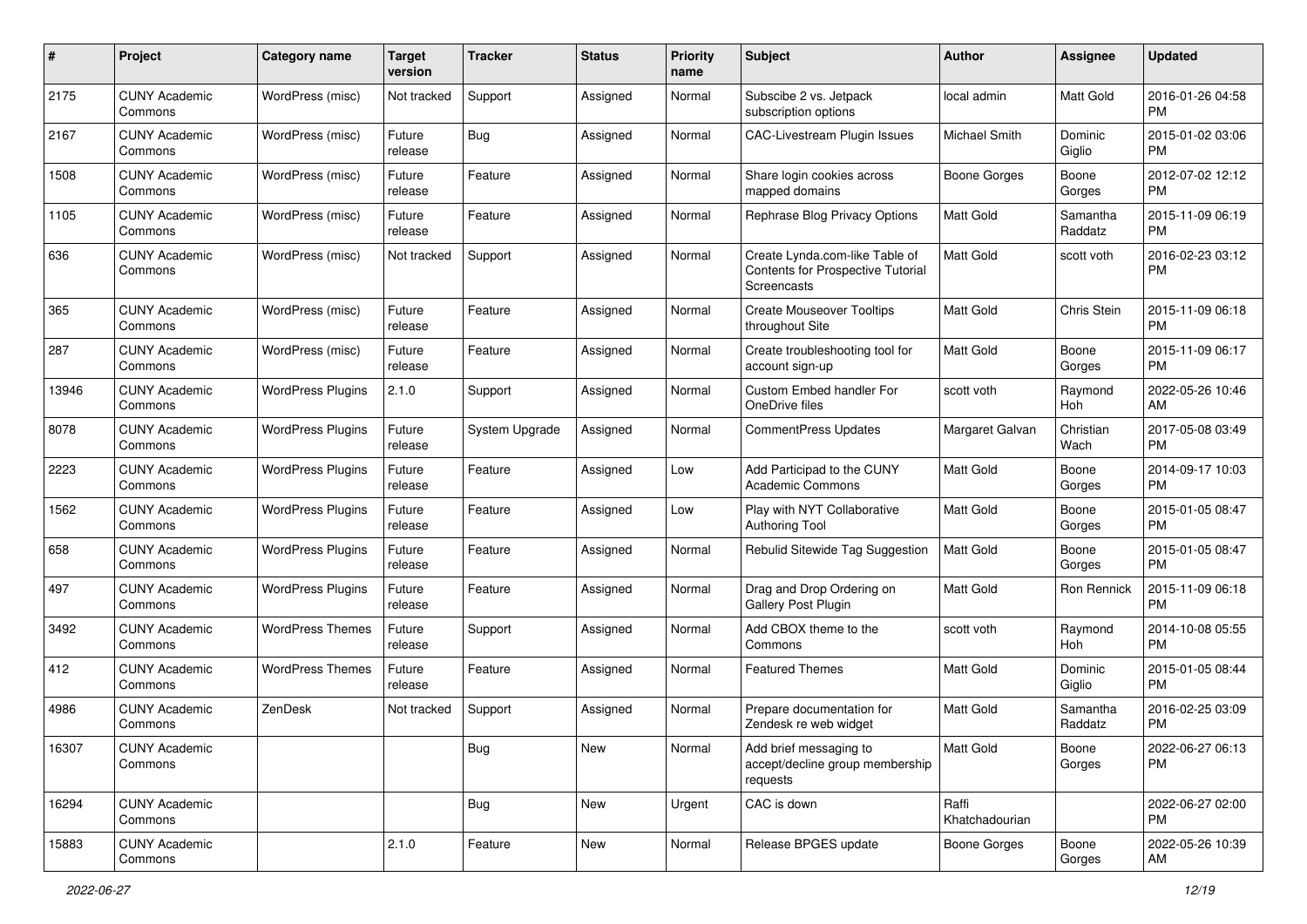| $\pmb{\#}$ | Project                         | Category name | <b>Target</b><br>version | <b>Tracker</b> | <b>Status</b> | <b>Priority</b><br>name | <b>Subject</b>                                                                       | <b>Author</b>           | <b>Assignee</b>    | <b>Updated</b>                         |
|------------|---------------------------------|---------------|--------------------------|----------------|---------------|-------------------------|--------------------------------------------------------------------------------------|-------------------------|--------------------|----------------------------------------|
| 15816      | <b>CUNY Academic</b><br>Commons |               | Not tracked              | Support        | <b>New</b>    | Normal                  | slow loading at SPS                                                                  | Marilyn Weber           |                    | 2022-04-05 01:26<br>PM                 |
| 15757      | <b>CUNY Academic</b><br>Commons |               |                          | <b>Bug</b>     | New           | Normal                  | Members # do not match                                                               | Laurie Hurson           |                    | 2022-03-30 04:52<br>PM                 |
| 15685      | <b>CUNY Academic</b><br>Commons |               |                          | Support        | New           | High                    | problem with chrome?                                                                 | Marilyn Weber           |                    | 2022-04-25 03:40<br>PM                 |
| 15565      | <b>CUNY Academic</b><br>Commons |               |                          | Support        | New           | Normal                  | Events - send updates to an email<br>listserv                                        | Marilyn Weber           |                    | 2022-03-10 01:06<br>PM                 |
| 15045      | <b>CUNY Academic</b><br>Commons |               |                          | Support        | New           | Normal                  | no result for KCeL in the search<br>box on the commons                               | Marilyn Weber           |                    | 2021-12-10 11:29<br>AM                 |
| 14940      | <b>CUNY Academic</b><br>Commons |               |                          | <b>Bug</b>     | New           | Normal                  | Discrepancy between Commons<br>profile "sites" and actual # of sites                 | Laurie Hurson           |                    | 2021-11-08 11:09<br>AM                 |
| 14936      | <b>CUNY Academic</b><br>Commons |               |                          | <b>Bug</b>     | <b>New</b>    | Normal                  | Commons websites blocked by<br>SPS campus network                                    | Laurie Hurson           |                    | 2021-11-03 03:57<br>PM                 |
| 14792      | <b>CUNY Academic</b><br>Commons |               |                          | <b>Bug</b>     | <b>New</b>    | Normal                  | Inconsistent email notifications<br>from gravity forms                               | Raffi<br>Khatchadourian |                    | 2021-10-04 01:50<br>PM                 |
| 14475      | <b>CUNY Academic</b><br>Commons |               | Not tracked              | Publicity      | New           | Normal                  | OER Showcase Page                                                                    | Laurie Hurson           | Laurie Hurson      | 2021-09-14 10:46<br>AM                 |
| 14394      | <b>CUNY Academic</b><br>Commons |               | Not tracked              | Feature        | <b>New</b>    | Normal                  | Commons News Site - redesign                                                         | scott voth              | scott voth         | 2021-09-14 10:46<br>AM                 |
| 13949      | <b>CUNY Academic</b><br>Commons |               | Not tracked              | Bug            | New           | Normal                  | Continued debugging of runaway<br>MySQL connections                                  | <b>Matt Gold</b>        | Boone<br>Gorges    | 2021-09-14 10:42<br>AM                 |
| 13286      | <b>CUNY Academic</b><br>Commons |               | Not tracked              | Support        | New           | Normal                  | problem connecting with<br>WordPress app                                             | Marilyn Weber           | Raymond<br>Hoh     | 2020-09-08 11:16<br>AM                 |
| 12911      | <b>CUNY Academic</b><br>Commons |               | Not tracked              | Feature        | New           | Normal                  | Block access to xmlrpc.php based<br>on User-Agent                                    | Boone Gorges            | Boone<br>Gorges    | 2020-06-09 05:12<br>PM                 |
| 12352      | <b>CUNY Academic</b><br>Commons |               | Not tracked              | Support        | New           | Normal                  | "posts list" page builder block<br>option                                            | Marilyn Weber           |                    | 2020-02-03 01:29<br>PM                 |
| 12328      | <b>CUNY Academic</b><br>Commons |               | Not tracked              | Support        | <b>New</b>    | Normal                  | Sign up Code for Non-CUNY<br>Faculty                                                 | Laurie Hurson           |                    | 2020-01-28 10:25<br>AM                 |
| 11968      | JustPublics@365<br>MediaCamp    |               |                          | Feature        | New           | Normal                  | Nanoscience Retractable Display<br>Unit                                              | Donald Cherry           | Bonnie<br>Eissner  | 2021-02-19 08:50<br>AM                 |
| 11879      | <b>CUNY Academic</b><br>Commons |               | Not tracked              | Bug            | New           | Normal                  | Hypothesis comments appearing<br>on multiple, different pdfs across<br>blogs         | Laurie Hurson           |                    | Laurie Hurson   2019-09-19 02:39<br>PM |
| 11393      | <b>CUNY Academic</b><br>Commons |               | Not tracked              | Publicity      | New           | Normal                  | After 1.15 release, ceate a hero<br>slide and post about adding a site<br>to a group | scott voth              | Patrick<br>Sweeney | 2019-05-14 10:32<br>AM                 |
| 11392      | <b>CUNY Academic</b><br>Commons |               | Future<br>release        | Bug            | New           | Normal                  | Migrate users away from<br><b>StatPress</b>                                          | <b>Boone Gorges</b>     |                    | 2019-04-23 03:53<br><b>PM</b>          |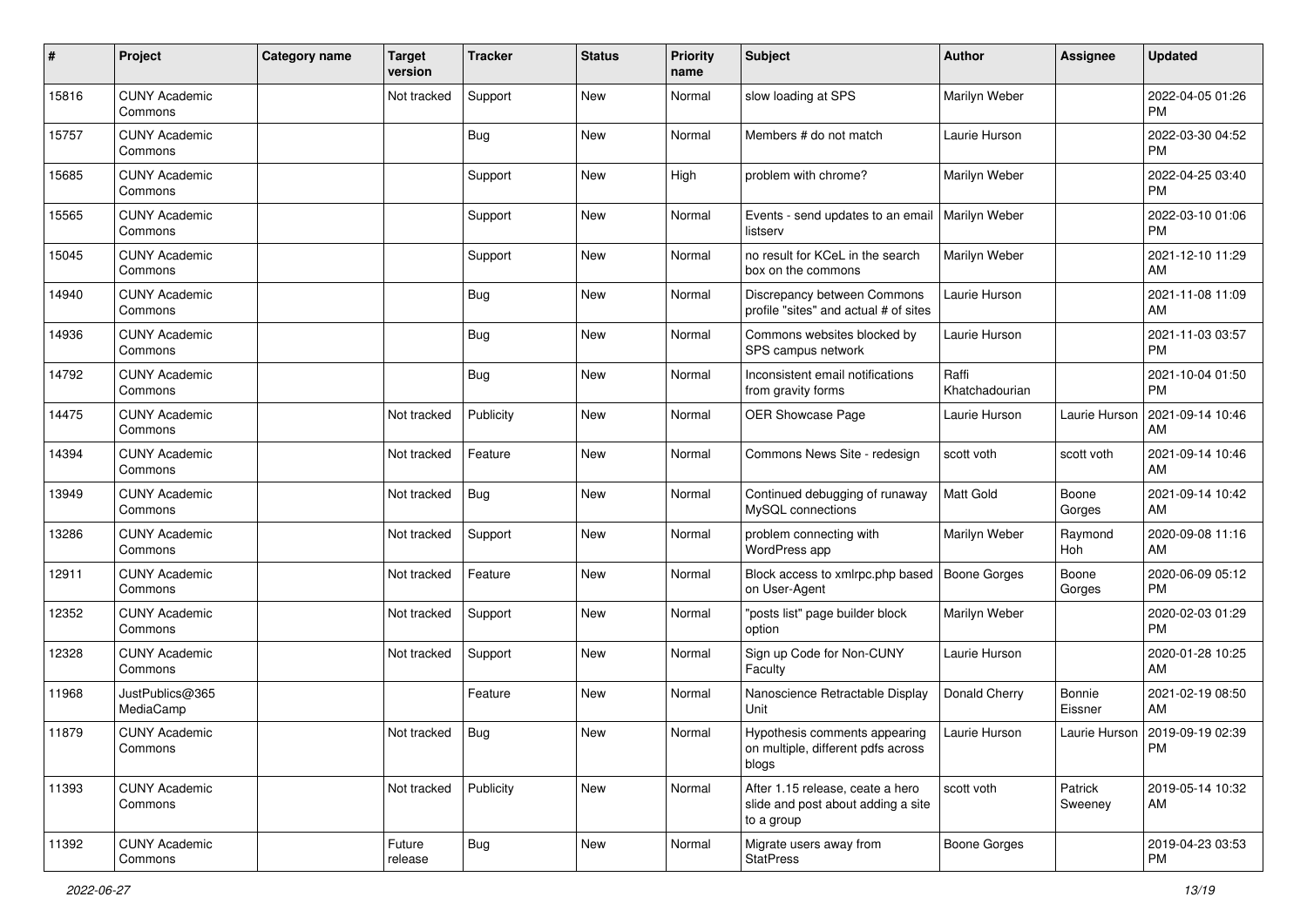| #     | Project                         | <b>Category name</b>   | <b>Target</b><br>version | <b>Tracker</b> | <b>Status</b> | <b>Priority</b><br>name | <b>Subject</b>                                                                                                                               | Author                 | Assignee            | <b>Updated</b>                |
|-------|---------------------------------|------------------------|--------------------------|----------------|---------------|-------------------------|----------------------------------------------------------------------------------------------------------------------------------------------|------------------------|---------------------|-------------------------------|
| 9908  | <b>CUNY Academic</b><br>Commons |                        | Not tracked              | Feature        | New           | Normal                  | Is it possible to send email<br>updates to users (or an email<br>address not on the list) for only a<br>single page AFTER being<br>prompted? | <b>Michael Shields</b> | scott voth          | 2018-06-11 01:34<br>РM        |
| 8607  | <b>CUNY Academic</b><br>Commons |                        | Not tracked              | Support        | New           | Normal                  | Paypal?                                                                                                                                      | Marilyn Weber          | <b>Matt Gold</b>    | 2018-05-15 01:37<br><b>PM</b> |
| 6665  | <b>CUNY Academic</b><br>Commons |                        | Not tracked              | Publicity      | New           | Normal                  | Dead Link in 1.10 announcement<br>post                                                                                                       | Paige Dupont           | Stephen Real        | 2016-12-01 03:11<br><b>PM</b> |
| 5298  | <b>CUNY Academic</b><br>Commons |                        | Not tracked              | Publicity      | <b>New</b>    | Normal                  | Survey Pop-Up Text                                                                                                                           | Samantha Raddatz       | Samantha<br>Raddatz | 2016-03-22 12:27<br>РM        |
| 10839 | <b>CUNY Academic</b><br>Commons | About page             | Not tracked              | Support        | New           | Normal                  | <b>Mission Statement Needs</b><br>Revision                                                                                                   | scott voth             | Matt Gold           | 2018-12-26 10:58<br>AM        |
| 15210 | <b>CUNY Academic</b><br>Commons | Analytics              | Not tracked              | Design/UX      | New           | Normal                  | Google Analytics improvements                                                                                                                | Colin McDonald         | Boone<br>Gorges     | 2022-05-24 10:47<br>AM        |
| 5679  | <b>CUNY Academic</b><br>Commons | Analytics              | Not tracked              | Feature        | <b>New</b>    | Normal                  | Logged In Users for GA                                                                                                                       | Valerie Townsend       | Valerie<br>Townsend | 2016-06-11 09:49<br>AM        |
| 4972  | <b>CUNY Academic</b><br>Commons | Analytics              | Not tracked              | <b>Bug</b>     | New           | Normal                  | <b>Newsletter Analytics</b>                                                                                                                  | Stephen Real           | Matt Gold           | 2015-12-09 12:54<br><b>PM</b> |
| 7022  | <b>CUNY Academic</b><br>Commons | Announcements          | Future<br>release        | <b>Bug</b>     | New           | Normal                  | Sitewide announcements should<br>be displayed on, and dismissable<br>from, mapped domains                                                    | <b>Boone Gorges</b>    | Boone<br>Gorges     | 2018-03-22 10:18<br>AM        |
| 9720  | <b>CUNY Academic</b><br>Commons | Authentication         | Future<br>release        | Feature        | New           | Normal                  | The Commons should be an<br>oAuth provider                                                                                                   | <b>Boone Gorges</b>    |                     | 2019-03-01 02:04<br><b>PM</b> |
| 4635  | <b>CUNY Academic</b><br>Commons | Authentication         | Future<br>release        | Feature        | New           | Normal                  | Allow non-WP authentication                                                                                                                  | Boone Gorges           | Sonja Leix          | 2019-03-01 02:05<br>PМ        |
| 8835  | <b>CUNY Academic</b><br>Commons | Blogs (BuddyPress)     | Future<br>release        | Feature        | New           | Normal                  | Extend cuny.is shortlinks to sites                                                                                                           | Luke Waltzer           | Boone<br>Gorges     | 2022-04-26 11:59<br>AM        |
| 6078  | <b>CUNY Academic</b><br>Commons | Blogs (BuddyPress)     | Future<br>release        | Feature        | New           | Normal                  | <b>Explore Adding Network Blog</b><br>Metadata Plugin                                                                                        | Luke Waltzer           | Luke Waltzer        | 2016-10-11 10:29<br>РM        |
| 11243 | <b>CUNY Academic</b><br>Commons | BuddyPress (misc)      | Future<br>release        | Bug            | New           | Normal                  | Audit bp-custom.php                                                                                                                          | Raymond Hoh            | Raymond<br>Hoh      | 2022-04-26 11:59<br>AM        |
| 7624  | <b>CUNY Academic</b><br>Commons | BuddyPress (misc)      | Future<br>release        | Design/UX      | New           | Normal                  | <b>BP Notifications</b>                                                                                                                      | Luke Waltzer           | Paige Dupont        | 2017-02-08 10:43<br><b>PM</b> |
| 6389  | <b>CUNY Academic</b><br>Commons | <b>BuddyPress Docs</b> | Future<br>release        | Feature        | New           | Low                     | Make Discussion Area Visible<br>When Editing a Doc                                                                                           | Luke Waltzer           | Boone<br>Gorges     | 2016-10-21 04:16<br>PM        |
| 4226  | <b>CUNY Academic</b><br>Commons | <b>BuddyPress Docs</b> | Future<br>release        | Design/UX      | New           | Normal                  | Add option to connect a Doc with<br>a Group                                                                                                  | Samantha Raddatz       | Samantha<br>Raddatz | 2015-09-09 04:08<br><b>PM</b> |
| 13466 | <b>CUNY Academic</b><br>Commons | Cavalcade              | Future<br>release        | Feature        | New           | Normal                  | Automated cleanup for duplicate<br>Cavalcade tasks                                                                                           | <b>Boone Gorges</b>    | Boone<br>Gorges     | 2020-10-13 05:24<br><b>PM</b> |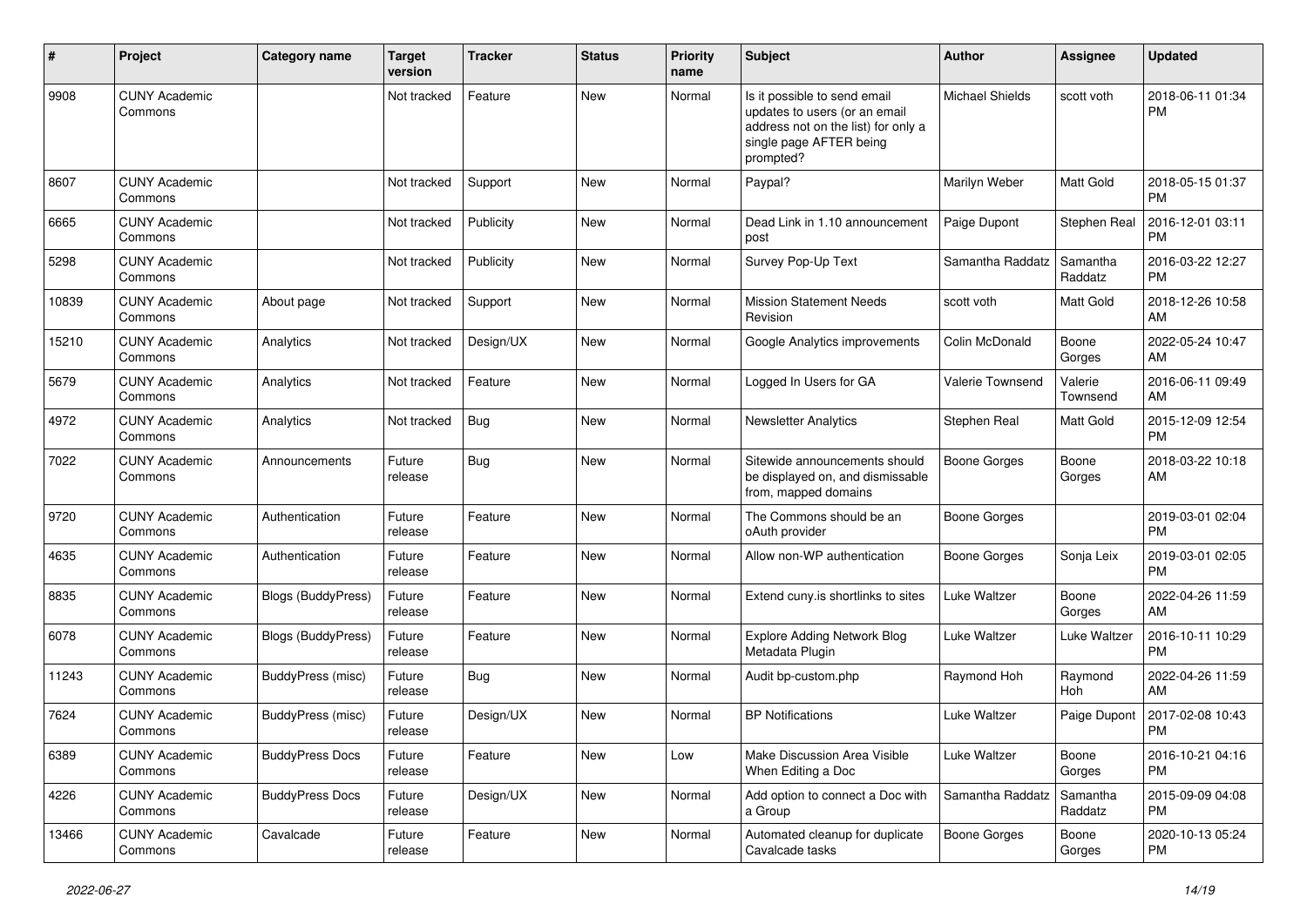| #     | Project                         | <b>Category name</b>       | <b>Target</b><br>version | <b>Tracker</b> | <b>Status</b> | <b>Priority</b><br>name | <b>Subject</b>                                                                      | Author                  | <b>Assignee</b>  | <b>Updated</b>                |
|-------|---------------------------------|----------------------------|--------------------------|----------------|---------------|-------------------------|-------------------------------------------------------------------------------------|-------------------------|------------------|-------------------------------|
| 12438 | <b>CUNY Academic</b><br>Commons | Courses                    | Not tracked              | <b>Bug</b>     | New           | Normal                  | Site appearing twice                                                                | Laurie Hurson           | Boone<br>Gorges  | 2020-02-18 01:34<br><b>PM</b> |
| 11789 | <b>CUNY Academic</b><br>Commons | Courses                    | Future<br>release        | Feature        | New           | Normal                  | Ability to remove item from<br>Courses list                                         | Laurie Hurson           | Sonja Leix       | 2019-09-24 12:28<br><b>PM</b> |
| 10226 | <b>CUNY Academic</b><br>Commons | Courses                    | Future<br>release        | Feature        | New           | Normal                  | Add "My Courses" to drop down<br>list                                               | scott voth              | Boone<br>Gorges  | 2021-11-19 12:42<br><b>PM</b> |
| 9420  | <b>CUNY Academic</b><br>Commons | cuny.is                    | Not tracked              | Feature        | New           | Normal                  | Request for http://cuny.is/streams                                                  | Raffi<br>Khatchadourian | Marilyn<br>Weber | 2018-04-02 10:08<br>AM        |
| 10439 | <b>CUNY Academic</b><br>Commons | Design                     | 2.1.0                    | Design/UX      | New           | Normal                  | Create Style Guide for Commons                                                      | Sonja Leix              | Sara Cannon      | 2022-06-23 06:20<br><b>PM</b> |
| 16199 | <b>CUNY Academic</b><br>Commons | <b>Directories</b>         | 2.0.2                    | <b>Bug</b>     | New           | Normal                  | Removed "Semester" Filter from<br><b>Courses Directory</b>                          | Laurie Hurson           | Boone<br>Gorges  | 2022-06-14 11:36<br>AM        |
| 4225  | <b>CUNY Academic</b><br>Commons | <b>DiRT</b> Integration    | Future<br>release        | Design/UX      | New           | Normal                  | Add information to DIRT page (in<br>Create a Group)                                 | Samantha Raddatz        | Matt Gold        | 2015-06-26 03:14<br><b>PM</b> |
| 14496 | <b>CUNY Academic</b><br>Commons | Domain Mapping             | Future<br>release        | <b>Bug</b>     | New           | Normal                  | Mapped domain SSO uses<br>third-party cookies                                       | Raymond Hoh             | Raymond<br>Hoh   | 2021-05-24 04:03<br><b>PM</b> |
| 1167  | <b>CUNY Academic</b><br>Commons | <b>Email Invitations</b>   | Future<br>release        | Feature        | New           | Low                     | Allow email invitations to be<br>resent                                             | <b>Boone Gorges</b>     | Boone<br>Gorges  | 2015-11-12 12:53<br>AM        |
| 1166  | <b>CUNY Academic</b><br>Commons | <b>Email Invitations</b>   | Future<br>release        | Feature        | New           | Low                     | Better organizational tools for<br>Sent Invites                                     | Boone Gorges            | Boone<br>Gorges  | 2015-11-09 06:02<br><b>PM</b> |
| 12042 | <b>CUNY Academic</b><br>Commons | <b>Email Notifications</b> | Future<br>release        | Feature        | <b>New</b>    | Normal                  | Improved error logging for BPGES<br>send queue                                      | <b>Boone Gorges</b>     | Boone<br>Gorges  | 2021-11-19 12:25<br><b>PM</b> |
| 5992  | <b>CUNY Academic</b><br>Commons | <b>Email Notifications</b> | Future<br>release        | Feature        | New           | Normal                  | Changing the From line of<br>autogenerated blog emails                              | Marilyn Weber           |                  | 2018-09-27 05:19<br><b>PM</b> |
| 11531 | <b>CUNY Academic</b><br>Commons | Events                     | Future<br>release        | Feature        | <b>New</b>    | Normal                  | Main Events calendar should<br>include non-public events that<br>user has access to | scott voth              | Boone<br>Gorges  | 2019-06-11 10:00<br>AM        |
| 6749  | <b>CUNY Academic</b><br>Commons | Events                     | Future<br>release        | <b>Bug</b>     | <b>New</b>    | Low                     | BPEO iCal request can trigger<br>very large number of DB queries                    | <b>Boone Gorges</b>     | Raymond<br>Hoh   | 2016-11-15 10:09<br><b>PM</b> |
| 4592  | <b>CUNY Academic</b><br>Commons | Events                     | Future<br>release        | Design/UX      | <b>New</b>    | Normal                  | Event Creation - Venue Dropdown<br>Slow                                             | Samantha Raddatz        | Boone<br>Gorges  | 2015-09-14 04:56<br><b>PM</b> |
| 4481  | <b>CUNY Academic</b><br>Commons | Events                     | Future<br>release        | Feature        | New           | Normal                  | Group admins/mods should have<br>the ability to unlink an event from<br>the group   | <b>Boone Gorges</b>     | Boone<br>Gorges  | 2017-04-24 03:53<br><b>PM</b> |
| 3580  | <b>CUNY Academic</b><br>Commons | Group Blogs                | Future<br>release        | Feature        | New           | Normal                  | Multiple blogs per group                                                            | <b>Boone Gorges</b>     | Boone<br>Gorges  | 2018-02-20 02:02<br>PM        |
| 12091 | <b>CUNY Academic</b><br>Commons | <b>Group Files</b>         | Future<br>release        | Feature        | New           | Normal                  | Improved pre-upload file<br>validation for bp-group-documents                       | <b>Boone Gorges</b>     | Boone<br>Gorges  | 2019-11-14 01:21<br><b>PM</b> |
| 11834 | <b>CUNY Academic</b><br>Commons | Group Files                | Future<br>release        | Feature        | New           | Normal                  | Improved tools for managing<br>group file folders                                   | Boone Gorges            | Sonja Leix       | 2019-09-06 03:55<br><b>PM</b> |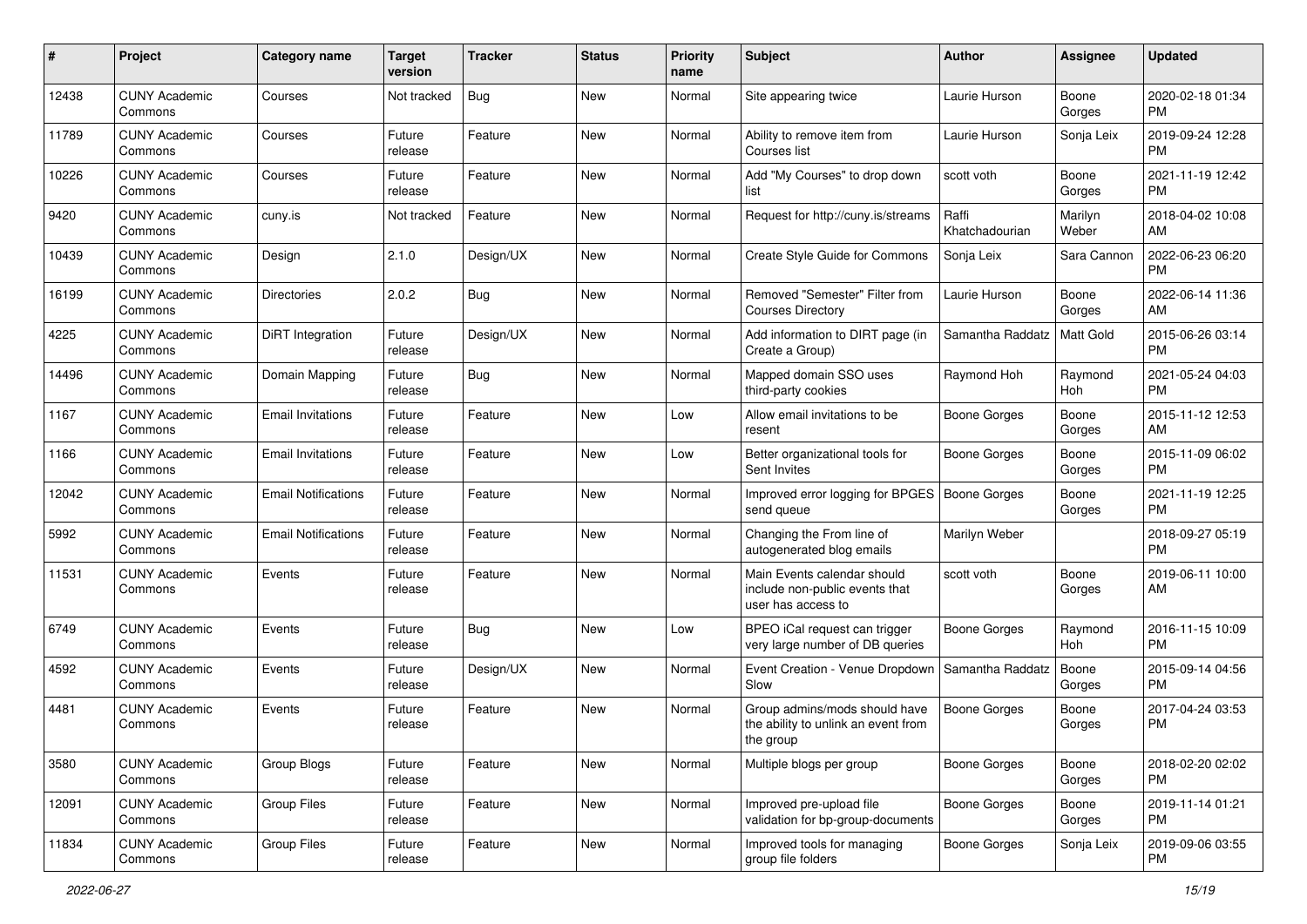| #     | Project                         | <b>Category name</b>           | <b>Target</b><br>version | <b>Tracker</b> | <b>Status</b> | <b>Priority</b><br>name | <b>Subject</b>                                                                                | Author              | <b>Assignee</b>    | <b>Updated</b>                |
|-------|---------------------------------|--------------------------------|--------------------------|----------------|---------------|-------------------------|-----------------------------------------------------------------------------------------------|---------------------|--------------------|-------------------------------|
| 13457 | <b>CUNY Academic</b><br>Commons | Group Forums                   | 2.0.2                    | <b>Bug</b>     | New           | High                    | Forum post not sending<br>notifications                                                       | Filipa Calado       | Raymond<br>Hoh     | 2022-06-14 11:36<br>AM        |
| 13358 | <b>CUNY Academic</b><br>Commons | Group Forums                   | Future<br>release        | Feature        | <b>New</b>    | Normal                  | Improved UI for group forum<br>threading settings                                             | <b>Boone Gorges</b> | Raymond<br>Hoh     | 2021-11-19 12:27<br><b>PM</b> |
| 13199 | <b>CUNY Academic</b><br>Commons | Group Forums                   | Future<br>release        | Feature        | <b>New</b>    | Normal                  | Favoring Groups over bbPress<br>plugin                                                        | Colin McDonald      | Colin<br>McDonald  | 2021-11-19 12:28<br><b>PM</b> |
| 7928  | <b>CUNY Academic</b><br>Commons | Group Forums                   | Not tracked              | Bug            | <b>New</b>    | Normal                  | Duplicate Forum post                                                                          | Luke Waltzer        | Raymond<br>Hoh     | 2017-04-11 09:27<br><b>PM</b> |
| 3059  | <b>CUNY Academic</b><br>Commons | Group Forums                   | Future<br>release        | Design/UX      | New           | Normal                  | Forum Post Permissable Content<br><b>Explanatory Text</b>                                     | Chris Stein         | Chris Stein        | 2015-04-02 11:27<br>AM        |
| 14309 | <b>CUNY Academic</b><br>Commons | Group Library                  | Future<br>release        | Feature        | <b>New</b>    | Normal                  | Better handling of<br>bp_group_document file<br>download attempts when file is<br>not present | <b>Boone Gorges</b> | Boone<br>Gorges    | 2021-11-19 12:28<br><b>PM</b> |
| 13650 | <b>CUNY Academic</b><br>Commons | Group Library                  | Future<br>release        | Feature        | <b>New</b>    | Normal                  | Forum Attachments in Group<br>Library                                                         | Laurie Hurson       |                    | 2021-11-19 12:30<br><b>PM</b> |
| 13370 | <b>CUNY Academic</b><br>Commons | Group Library                  | Future<br>release        | Feature        | <b>New</b>    | Normal                  | Library bulk deletion and folder<br>editing                                                   | Colin McDonald      | Boone<br>Gorges    | 2020-10-13 10:41<br>AM        |
| 12392 | <b>CUNY Academic</b><br>Commons | Help/Codex                     | Not tracked              | Documentation  | <b>New</b>    | Normal                  | <b>Updates to Common Commons</b><br>Questions on Help Page                                    | scott voth          | Margaret<br>Galvan | 2020-02-11 10:53<br>AM        |
| 11883 | <b>CUNY Academic</b><br>Commons | Help/Codex                     | Not tracked              | Support        | <b>New</b>    | Normal                  | Need Embedding Help Page<br>Update (Tableau)                                                  | Anthony Wheeler     | scott voth         | 2019-09-24 08:49<br>AM        |
| 10580 | <b>CUNY Academic</b><br>Commons | Information<br>Architecture    | Future<br>release        | Design/UX      | New           | Normal                  | Primary nav item review                                                                       | Boone Gorges        | Sara Cannon        | 2021-11-19 12:37<br><b>PM</b> |
| 15194 | <b>CUNY Academic</b><br>Commons | Internal Tools and<br>Workflow | 2.1.0                    | Feature        | <b>New</b>    | Normal                  | PHPCS sniff for un-restored<br>switch_to_blog() calls                                         | <b>Boone Gorges</b> | Jeremy Felt        | 2022-05-26 10:45<br>AM        |
| 13891 | <b>CUNY Academic</b><br>Commons | Internal Tools and<br>Workflow | 2.1.0                    | Feature        | <b>New</b>    | Normal                  | Migrate automated linting to<br>GitHub Actions                                                | Boone Gorges        | Jeremy Felt        | 2022-05-26 10:45<br>AM        |
| 12382 | <b>CUNY Academic</b><br>Commons | Membership                     | Not tracked              | Support        | <b>New</b>    | Normal                  | Email request change                                                                          | Marilyn Weber       | Marilyn<br>Weber   | 2020-02-06 12:56<br><b>PM</b> |
| 4535  | <b>CUNY Academic</b><br>Commons | My Commons                     | Future<br>release        | <b>Bug</b>     | <b>New</b>    | Low                     | My Commons filter issue                                                                       | scott voth          | Raymond<br>Hoh     | 2015-09-01 11:17<br>AM        |
| 3565  | <b>CUNY Academic</b><br>Commons | My Commons                     | Not tracked              | Documentation  | New           | Normal                  | Load Newest inconsistencies                                                                   | <b>Chris Stein</b>  | scott voth         | 2015-11-09 01:16<br>PM        |
| 8440  | <b>CUNY Academic</b><br>Commons | Onboarding                     | Not tracked              | Bug            | New           | Normal                  | Create Test Email Accounts for<br><b>Onboarding Project</b>                                   | Stephen Real        | Stephen Real       | 2017-08-01 09:49<br><b>PM</b> |
| 14908 | <b>CUNY Academic</b><br>Commons | Performance                    |                          | <b>Bug</b>     | New           | Normal                  | Stale object cache on cdev                                                                    | Raymond Hoh         | Boone<br>Gorges    | 2021-12-07 09:45<br>AM        |
| 10794 | <b>CUNY Academic</b><br>Commons | Performance                    | Not tracked              | <b>Bug</b>     | New           | Normal                  | Memcached connection<br>occasionally breaks                                                   | Boone Gorges        | Boone<br>Gorges    | 2018-12-06 03:30<br><b>PM</b> |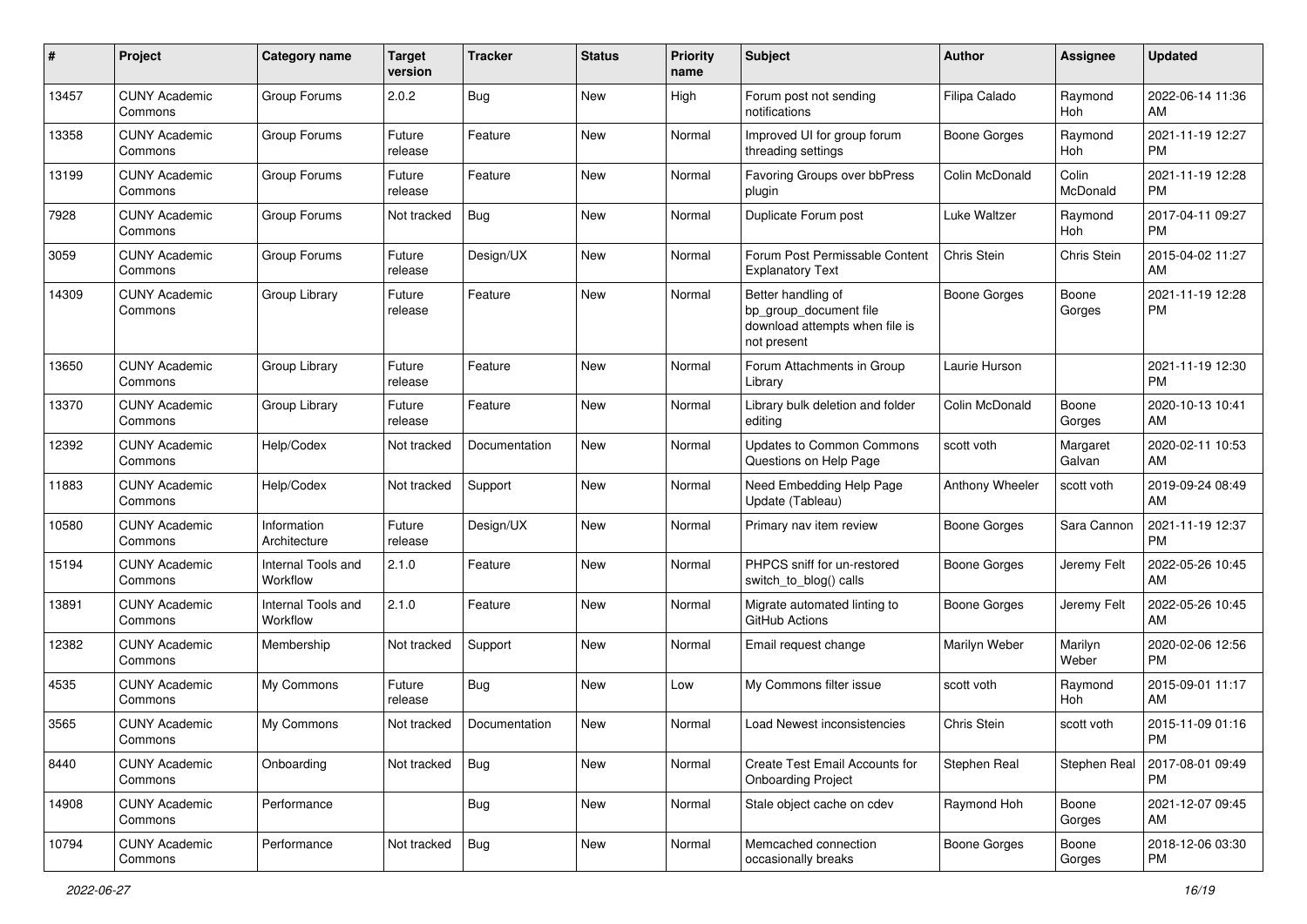| $\pmb{\#}$ | Project                         | Category name            | <b>Target</b><br>version | <b>Tracker</b> | <b>Status</b> | <b>Priority</b><br>name | <b>Subject</b>                                                                 | <b>Author</b>       | <b>Assignee</b>       | <b>Updated</b>                |
|------------|---------------------------------|--------------------------|--------------------------|----------------|---------------|-------------------------|--------------------------------------------------------------------------------|---------------------|-----------------------|-------------------------------|
| 14787      | <b>CUNY Academic</b><br>Commons | <b>Plugin Packages</b>   | Future<br>release        | Feature        | <b>New</b>    | Normal                  | Creating a "Design" plugin<br>package                                          | Laurie Hurson       | scott voth            | 2022-04-27 04:56<br><b>PM</b> |
| 14184      | <b>CUNY Academic</b><br>Commons | <b>Public Portfolio</b>  | Future<br>release        | Feature        | <b>New</b>    | Normal                  | Centralized mechanism for storing<br>Campus affiliations                       | Boone Gorges        | Boone<br>Gorges       | 2022-01-04 11:35<br>AM        |
| 11496      | <b>CUNY Academic</b><br>Commons | <b>Public Portfolio</b>  | 1.15.2                   | Support        | <b>New</b>    | Normal                  | Replace Twitter Icon on Member<br>Portfolio page                               | scott voth          | Boone<br>Gorges       | 2019-06-06 01:03<br><b>PM</b> |
| 10354      | <b>CUNY Academic</b><br>Commons | <b>Public Portfolio</b>  | Future<br>release        | Feature        | <b>New</b>    | Normal                  | Opt out of Having a Profile Page                                               | scott voth          | Chris Stein           | 2020-05-12 10:43<br>AM        |
| 4622       | <b>CUNY Academic</b><br>Commons | <b>Public Portfolio</b>  | Future<br>release        | Design/UX      | <b>New</b>    | Normal                  | <b>Profile Visibility Settings</b>                                             | Samantha Raddatz    | Samantha<br>Raddatz   | 2015-09-21 12:18<br><b>PM</b> |
| 4253       | <b>CUNY Academic</b><br>Commons | <b>Public Portfolio</b>  | Future<br>release        | Design/UX      | <b>New</b>    | Normal                  | Encourage users to add portfolio<br>content                                    | Samantha Raddatz    | Samantha<br>Raddatz   | 2015-07-07 11:32<br>AM        |
| 3048       | <b>CUNY Academic</b><br>Commons | <b>Public Portfolio</b>  | Future<br>release        | Feature        | <b>New</b>    | Low                     | Images for rich text profile fields                                            | <b>Boone Gorges</b> | Boone<br>Gorges       | 2014-02-19 12:56<br><b>PM</b> |
| 2753       | <b>CUNY Academic</b><br>Commons | Public Portfolio         | Future<br>release        | Feature        | <b>New</b>    | Normal                  | Create actual actual tagification in<br>academic interests and other<br>fields | Micki Kaufman       | Boone<br>Gorges       | 2015-01-05 08:52<br><b>PM</b> |
| 12247      | <b>CUNY Academic</b><br>Commons | Publicity                | Not tracked              | Support        | <b>New</b>    | Normal                  | <b>Screenshot of First Commons</b><br>Homepage                                 | scott voth          | scott voth            | 2020-01-14 12:08<br><b>PM</b> |
| 9643       | <b>CUNY Academic</b><br>Commons | Publicity                | Not tracked              | Feature        | <b>New</b>    | Normal                  | Create a page on the Commons<br>for logos etc.                                 | Stephen Real        | Stephen Real          | 2018-04-24 10:53<br>AM        |
| 3509       | <b>CUNY Academic</b><br>Commons | Publicity                | 1.7                      | Publicity      | <b>New</b>    | Normal                  | Create 1.7 digital signage imagery                                             | Micki Kaufman       | Marilyn<br>Weber      | 2014-10-01 12:40<br><b>PM</b> |
| 3506       | <b>CUNY Academic</b><br>Commons | Publicity                | 1.7                      | Publicity      | <b>New</b>    | Normal                  | Prepare 1.7 email messaging                                                    | Micki Kaufman       | Micki<br>Kaufman      | 2014-10-01 12:36<br><b>PM</b> |
| 3615       | <b>CUNY Academic</b><br>Commons | Redmine                  | Not tracked              | Feature        | <b>New</b>    | Low                     | Create Redmine issues via email                                                | Dominic Giglio      | Boone<br>Gorges       | 2017-11-16 11:36<br>AM        |
| 11860      | <b>CUNY Academic</b><br>Commons | Registration             | Future<br>release        | Feature        | <b>New</b>    | Normal                  | <b>Ensure Students Are Aware They</b><br>Can Use Aliases At Registration       | scott voth          |                       | 2019-09-24 08:46<br>AM        |
| 308        | <b>CUNY Academic</b><br>Commons | Registration             | Future<br>release        | Feature        | <b>New</b>    | Normal                  | Group recommendations for<br>signup process                                    | Boone Gorges        | Samantha<br>Raddatz   | 2015-11-09 05:07<br><b>PM</b> |
| 16177      | <b>CUNY Academic</b><br>Commons | Reply By Email           |                          | <b>Bug</b>     | <b>New</b>    | Normal                  | Switch to Inbound mode for RBE                                                 | Raymond Hoh         | Raymond<br><b>Hoh</b> | 2022-05-30 04:32<br><b>PM</b> |
| 13430      | <b>CUNY Academic</b><br>Commons | Reply By Email           | Not tracked              | Bug            | <b>New</b>    | Normal                  | Delay in RBE                                                                   | Luke Waltzer        | Raymond<br>Hoh        | 2020-10-13 11:16<br>AM        |
| 9729       | <b>CUNY Academic</b><br>Commons | <b>SEO</b>               | Not tracked              | Support        | <b>New</b>    | Normal                  | 503 Errors showing on<br>newlaborforum.cuny.edu                                | Diane Krauthamer    | Raymond<br><b>Hoh</b> | 2018-05-22 04:48<br><b>PM</b> |
| 13048      | <b>CUNY Academic</b><br>Commons | Shortcodes and<br>embeds | Future<br>release        | Feature        | <b>New</b>    | Normal                  | Jupyter Notebooks support                                                      | Boone Gorges        |                       | 2020-07-14 11:46<br>AM        |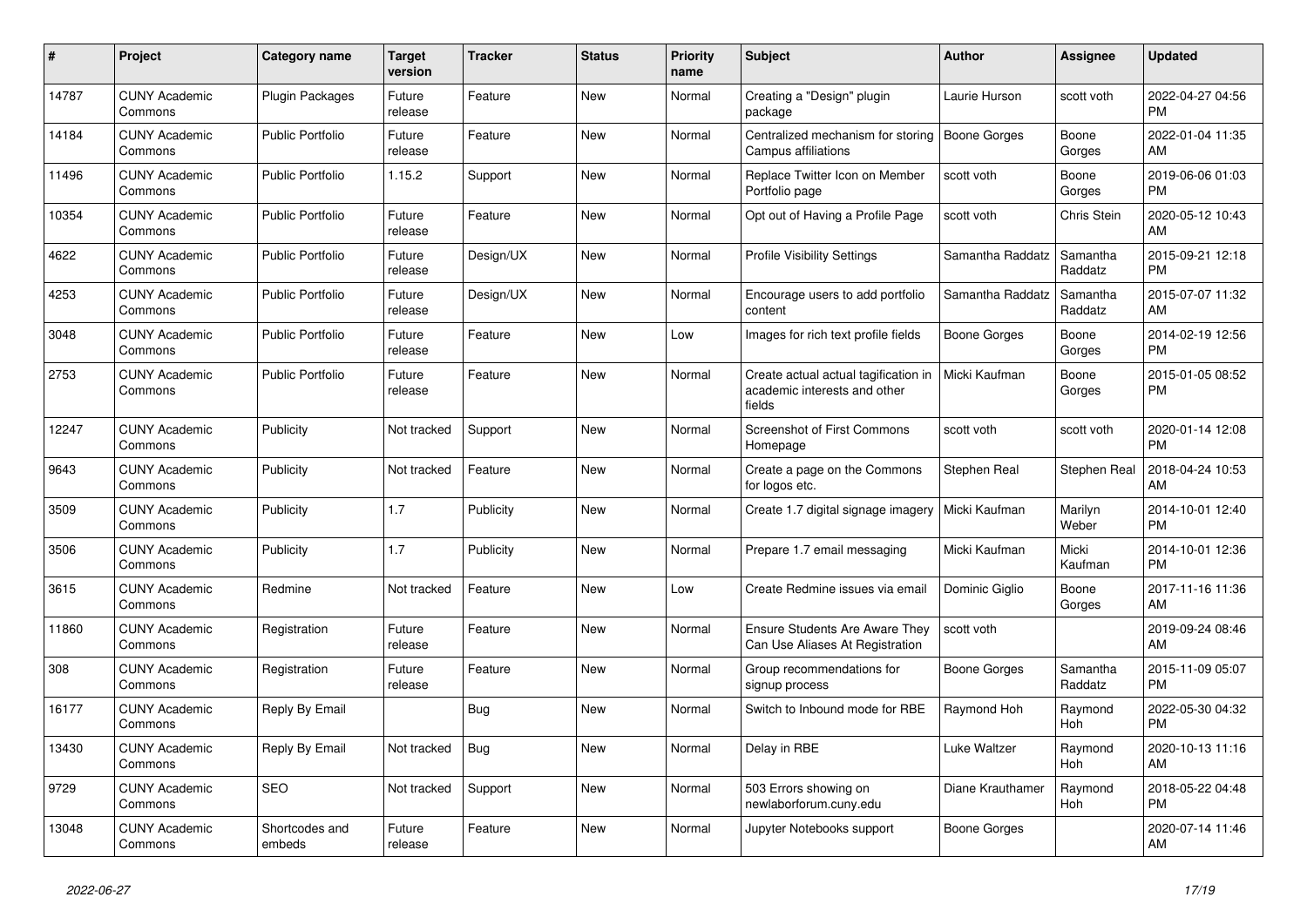| #     | Project                         | <b>Category name</b> | <b>Target</b><br>version | <b>Tracker</b> | <b>Status</b> | <b>Priority</b><br>name | <b>Subject</b>                                                                                                                                        | <b>Author</b>           | <b>Assignee</b>     | <b>Updated</b>                |
|-------|---------------------------------|----------------------|--------------------------|----------------|---------------|-------------------------|-------------------------------------------------------------------------------------------------------------------------------------------------------|-------------------------|---------------------|-------------------------------|
| 13331 | <b>CUNY Academic</b><br>Commons | Site cloning         | Future<br>release        | <b>Bug</b>     | <b>New</b>    | Normal                  | Combine Site Template and<br>Clone operations                                                                                                         | <b>Boone Gorges</b>     | Jeremy Felt         | 2021-11-19 12:39<br><b>PM</b> |
| 7981  | <b>CUNY Academic</b><br>Commons | Social Paper         | Future<br>release        | <b>Bug</b>     | New           | Normal                  | Social Paper comments should<br>not go to spam                                                                                                        | Luke Waltzer            | Boone<br>Gorges     | 2018-04-16 03:52<br><b>PM</b> |
| 7663  | <b>CUNY Academic</b><br>Commons | Social Paper         | Future<br>release        | Bug            | New           | Normal                  | Social Paper notifications not<br>formatted correctly on secondary<br>sites                                                                           | Boone Gorges            | Boone<br>Gorges     | 2018-04-16 03:52<br><b>PM</b> |
| 5489  | <b>CUNY Academic</b><br>Commons | Social Paper         | Future<br>release        | Feature        | New           | Normal                  | Asc/desc sorting for Social Paper<br>directories                                                                                                      | <b>Boone Gorges</b>     |                     | 2016-04-21 10:06<br><b>PM</b> |
| 5488  | <b>CUNY Academic</b><br>Commons | Social Paper         | Future<br>release        | Bug            | New           | Normal                  | Add a "last edited by" field to<br>Social Paper group directories                                                                                     | <b>Boone Gorges</b>     |                     | 2016-04-21 10:05<br>PM        |
| 5397  | <b>CUNY Academic</b><br>Commons | Social Paper         | Future<br>release        | Feature        | <b>New</b>    | Normal                  | frustrating to have to<br>enable/disable in SP                                                                                                        | Marilyn Weber           | Samantha<br>Raddatz | 2016-04-20 03:39<br>PM        |
| 5282  | <b>CUNY Academic</b><br>Commons | Social Paper         | Future<br>release        | <b>Bug</b>     | New           | Normal                  | Replying via email directs to<br>paper but not individual comment.                                                                                    | Marilyn Weber           | Raymond<br>Hoh      | 2016-03-02 01:48<br><b>PM</b> |
| 5205  | <b>CUNY Academic</b><br>Commons | Social Paper         | Future<br>release        | Feature        | New           | Normal                  | Social Paper folders                                                                                                                                  | Marilyn Weber           |                     | 2016-02-11 10:24<br><b>PM</b> |
| 5199  | <b>CUNY Academic</b><br>Commons | Social Paper         | Future<br>release        | Feature        | <b>New</b>    | Normal                  | add tables to the SP editor                                                                                                                           | Marilyn Weber           |                     | 2016-10-24 11:27<br>AM        |
| 5183  | <b>CUNY Academic</b><br>Commons | Social Paper         | Future<br>release        | Design/UX      | <b>New</b>    | Normal                  | Creating a new paper when<br>viewing an existing paper                                                                                                | Raffi<br>Khatchadourian | Samantha<br>Raddatz | 2016-02-02 12:09<br><b>PM</b> |
| 5182  | <b>CUNY Academic</b><br>Commons | Social Paper         | Future<br>release        | Design/UX      | <b>New</b>    | Normal                  | "Publishing" a private paper on<br>social paper?                                                                                                      | Raffi<br>Khatchadourian | Boone<br>Gorges     | 2016-10-13 04:12<br><b>PM</b> |
| 5058  | <b>CUNY Academic</b><br>Commons | Social Paper         | Future<br>release        | Feature        | New           | Low                     | Can there be a clearer signal that<br>even when comments have<br>already been made you add<br>comments by clicking on the side?<br>(SP suggestion #5) | Marilyn Weber           | Samantha<br>Raddatz | 2016-02-11 10:24<br><b>PM</b> |
| 5053  | <b>CUNY Academic</b><br>Commons | Social Paper         | Future<br>release        | Feature        | <b>New</b>    | Low                     | Scrollable menu to add readers<br>(SP suggestion #4)                                                                                                  | Marilyn Weber           | Samantha<br>Raddatz | 2016-04-21 05:21<br><b>PM</b> |
| 5052  | <b>CUNY Academic</b><br>Commons | Social Paper         | Future<br>release        | Feature        | <b>New</b>    | Low                     | Sentence by sentence or line by<br>line comments (SP suggestion #3)                                                                                   | Marilyn Weber           | Boone<br>Gorges     | 2016-02-11 10:24<br><b>PM</b> |
| 5050  | <b>CUNY Academic</b><br>Commons | Social Paper         | Future<br>release        | Feature        | New           | Low                     | Making comments visible in SP<br>editing mode (SP suggestion #1)                                                                                      | Marilyn Weber           | Samantha<br>Raddatz | 2019-09-17 11:10<br>PM        |
| 4222  | <b>CUNY Academic</b><br>Commons | User Experience      | Future<br>release        | Design/UX      | New           | Normal                  | Add information to 'Delete<br>Account' page                                                                                                           | Samantha Raddatz        | scott voth          | 2015-06-26 11:35<br>AM        |
| 16255 | <b>CUNY Academic</b><br>Commons | WordPress (misc)     |                          | <b>Bug</b>     | New           | Normal                  | Need to define 'MULTISITE'<br>constant in wp-config.php                                                                                               | Raymond Hoh             |                     | 2022-06-19 09:31<br>AM        |
| 15767 | <b>CUNY Academic</b><br>Commons | WordPress (misc)     |                          | Support        | New           | Normal                  | Site loading slowly                                                                                                                                   | scott voth              | Boone<br>Gorges     | 2022-04-04 08:56<br>PM        |